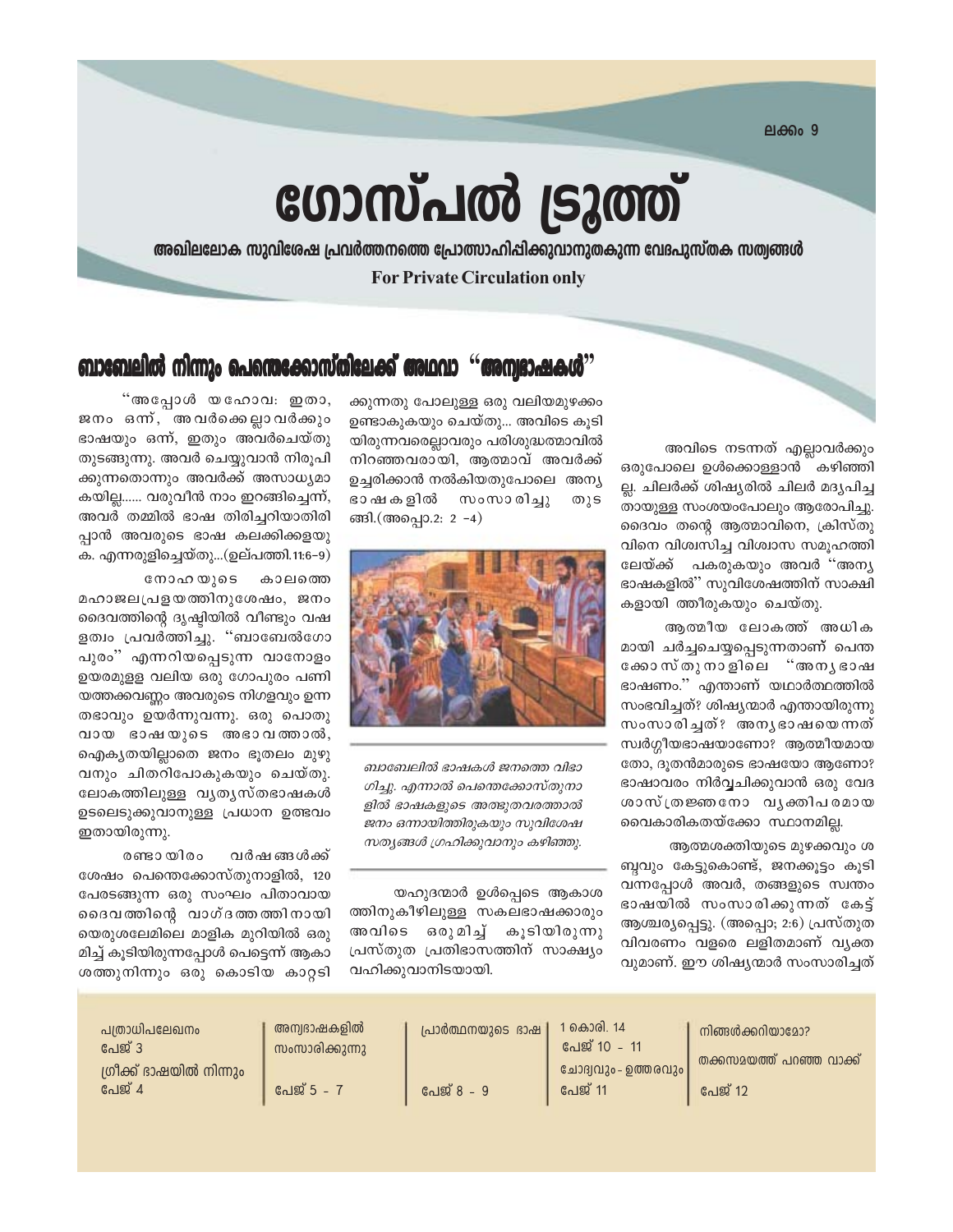### வைவிൾ

 $\sim$ ฏกอง  $\sim$ อา $\sim$ ใ $\sim$ งการ

#### ദൈവവചനം

2 തിമൊ. 3: 16-17, 2 പത്രൊ. 1: 20, 21, മത്തായി 24: 35

സ്നേഹബന്ധം മത്തായി 22: 37-40, യോഹ. 14: 21-23, 1 00000. 4: 7-11

മാനസാന്തരം അപ്പൊ. 3: 19, 17: 30, 2 കൊരി. 7:10

പുതുജനനം യോഹ. 3: 3-7, 2 കൊരി. 5: 17, റോമർ 6 : 1-4, എഫെ. 2: 1, 5-6).

പാപത്തിൽ നിന്നും സ്വാതന്ത്ര്യം 1 യോഹ. 5: 18, മത്തായി 1: 21, യോഹ. 8: 11

പരിശുദ്ധാത്മ നിറവ് അപ്പൊ. 19: 2, 15: 8-9, 1: 8).

വിശുദ്ധി ലൂക്കോ. 1:73-75, എബ്രാ. 12:14, 1 പത്രൊ. 1: 15-16, തീത്തോ. 2: 11, 12, റോമ. 6: 22

ദൈവരാജ്യം ലൂക്കോ. 17: 20-21, റോമ. 14: 17, യോഹ. 18: 36

 $\omega$ അപ്പൊ. 2: 4-7, എഫെ. 4: 4-6, 1 കൊരി. 12: 12,13, കൊലൊ. 1: 18

ഐകൃത യോഹ. 17: 20-23, ഗലാ. 3: 28, വെളി. 18: 2-4

ചട്ടങ്ങൾ മത്താ. 28: 19-20, 26: 26-30, 1 കൊരി. 11: 23-27, യോഹ. 13: 14-17

ദൈവീക രോഗശാന്തി ലൂക്കോ. 4: 18, യെശയ്യ. 53: 4-5, യാക്കോബ് 5: 13-16

വിവാഹശുശ്രൂഷ മത്താ. 19: 5-6, ലുക്കോ. 16: 18, റോമർ 7: 2-3, 1 കൊരി. 7: 10-11

ബാഹൃപ്രകടനം 1 തിമൊ. 2: 9-10, 1 കൊരി. 11: 14-15, ആവർത്തനം 22: 5

അന്തൃകാലം 2 പക്രൊ. 3: 7-12, യോഹ. 5: 28-29, 2 കൊരി. 5: 10, മത്താ. 25: 31-46

സാമാധാനവാദം: ലൂക്കോസ് 6: 27-29, ലൂക്കോസ് 18: 20

ആരാധന യോഹ. 4: 23-24, എഫെ. 5: 19, 2 കൊരി. 3: 17

അന്തൃകല്പന മർക്കൊസ് 16: 15

ബുദ്ധിഹീനമായ ജൽപ്പനമോ, ദുതന്മാരുടെ ഭാഷയോ ആയിരുന്നില്ല. ഈ സംസാരിക്കുന്ന മനുഷ്യരെല്ലാവരും ഗലീലക്കാർ (ബഹുഭൂരിപക്ഷം പേരും വിദ്യാഭ്യാസമില്ലാത്ത മുക്കുവരും ആയിരുന്നു.) അവിടെ കൂടി വന്നിരുന്ന പന്ത്രണ്ടിലധികം ഭാഷക്കാരുടെ സ്വന്തംഭാഷയത്രെ സംസാരിച്ചത്. (അപ്പോ: 2:8)ഏഷ്യയിൽനിന്നും ആഫ്രിക്കമുതൽ റോം വരെ (അപ്പോ: 2:9)യുള്ള ജനങ്ങൾ അതിശയിച്ചുപോയി.

ശിഷ്യന്മാർ പഠിച്ച് സംസാരിച്ചതായിരുന്നില്ല. എന്നാൽ പരിശുദ്ധാ ത്മാവ് അവർക്ക് ഉച്ചരിപ്പാൻ നൽകിയതുപൊലെ വൈദേശികരായ മറ്റുള്ള ജനത്തിന്റെ ഭാഷ ഇവർ അനായാസം സംസാരിച്ചു. ദൈവപുത്രനായ ക്രിസ്തു ജീവനുള്ള ദൈവമെന്ന വസ്തുതയാണവർ പ്രസംഗിക്കുകയും പ്രവചിക്കുകയും ചെയ്തത്. ''ദൈവത്തിന്റെ വൻകാര്യങ്ങൾ അവർ നമ്മു ടെ സ്വന്തംഭാഷയിൽ സംസാരിക്കുന്നത് നാം കേട്ടിരിക്കുന്നു''. (അപ്പോ : 2:11b) പ്രസ്തുത വരം സംസാരിക്കുന്നവർക്കായിരുന്നു നൽകപ്പെട്ടത്, സംസാരിക്കുന്നവർക്കായിരുന്നില്ല. ഉദാഹരണമായി: പത്രോസിന് ഏഷ്യൻരാജ്യങ്ങളിലുള്ള ഒരുഭാഷയിൽ സംസാരിക്കണമായിരുന്നു. അതേ സമയം, യോഹന്നാന് അറേബ്യൻരാജ്യത്തിലുള്ളവരുമായി സംസാരിക്ക ണമായിരുന്നു.

പലരും പലവിധഭാഷകൾ സംസാരിച്ചതിനാൽ ബാബേലിൽ ജനം വിഭജിക്കപ്പെട്ടു. എന്നാൽ പെന്തെക്കോസ്തുനാളിൽ, ദൈവീകഭാഷാവര ത്താൽ ജനം വൃതൃസ്തഭാഷകളിൽ ക്രിസ്തുവിന്റെ ഐകൃതയുടെ ദൂത് കേട്ട് അവർ ഒന്നായിത്തീർന്നു.

അന്യഭാഷക്കാർക്ക്, തങ്ങളുടെ സ്വന്തം ഭാഷയിലൂടെ പരിശുദ്ധാ ത്മാവ് മുഖാന്തരം യേശുവിനെ സാക്ഷീകരിക്കുവാൻ ശിഷ്യന്മാരെ ശക്തി പ്പെടുത്തിയ ദൈവത്തെ ഞാൻ സ്തുതിക്കുന്നു. ബാബേലിൽ നിന്നും പെന്തെക്കോസ്തിലേയ്ക്കും, വിഭജനത്തിൽ നിന്നും ഐക്യതയിലേക്കും ആശയക്കുഴപ്പത്തിൽ നിന്നും വ്യക്തതയിലേക്കും പാപത്തിൽനിന്നും രക്ഷ യിലേയ്ക്കും ദൈവം നമ്മേ നയിക്കട്ടെ.

**MWS** 

 $\overline{2}$ 

#### ഗോസ്പൽ ട്രൂത്ത്

അഖില ലോകത്തുള്ള എല്ലാ ദൈവജനത്തിന്റെയും അഭിവൃദ്ധിക്കുവേണ്ടിയും പ്രോത്സാഹനത്തിനായും വർത്തിക്കുന്ന ഒരു മാസികയാണ് ഗോസ്പൽ ട്രുത്ത്. ക്രുസിതുവിന്റെയും അപ്പൊസ്തലന്മാരുടെയും ഉപദേശങ്ങൾ ദൈവവചനത്തിന്റെ വെളിച്ചത്തിൽ പഠിപ്പിക്കുന്നു.

വിശ്വാസ നിയമത്തിന്റെ സ്ഥീകാര്യതയോടുകൂടി ഏകമായി നിലകൊള്ളുന്നതാണ് ദൈവവചനം. ക്രിസ്തുവിന്റെ പ്രായശ്ചിത്ത മരണത്തിലുടെ പാപത്തിൽ നിന്നും രക്ഷയും വിടുതലും മാത്രമല്ല, ആത്മനിറവിൽ ജീവിതവും നടത്തുവാനും നയിക്കുവാനുമുള്ള ശക്തീകരണം, ജീവിതത്തിന്റെ എല്ലാ തുറകളിലുമുള്ള പ്രായോഗിക ശുദ്ധീകരണം ജനത്തിന്റെ ഐക്യതയും, സത്യത്തിൽ കാണപ്പെ ടുന്ന സ്നേഹബന്ധവും ദൈവത്തോടുള്ള സേവനബന്ധവുമത്രെ.

#### വരിക്കാരനാകാൻ

ദൈവാത്മ പ്രേരണായലും, നടത്തിപ്പിനാലും ഇലക്ട്രോണിക് മീഡിയായിലൂടെ പ്രസി ദ്ധീകരിക്കുന്ന ഒരു പ്രസിദ്ധീകരണമാണ് ഗോസ്പൽ ട്രുത്ത്. PDF ഫോർമാറ്റിൽ ലഭി ക്കുന്നതിന് വരിക്കാരനാകാവുന്നതാണ്. Subscribe@thegospeltruth.org എന്നവിലാസ ത്തിൽ നിങ്ങളുടെ ഇ-മെയിൽ അഡ്രസ്സ് അയച്ച് ആവശ്യപ്പെടാവുന്നതാണ്. താല്പ ര്യമുള്ള നിങ്ങളുടെ സ്നേഹിതന്മാരുടെയും പേരും ഇ-മെയിൽ അഡ്രസും അയച്ചുത രാവുന്നതാണ്.

#### ബന്ധപ്പെടുക

ഗോസ്പൽ ട്രുത്ത് കരിക്കം പി.ഒ. കൊട്ടാരക്കര - 691531 കേരള, ഇന്ത്യ ഫോൺ: 0474 2454309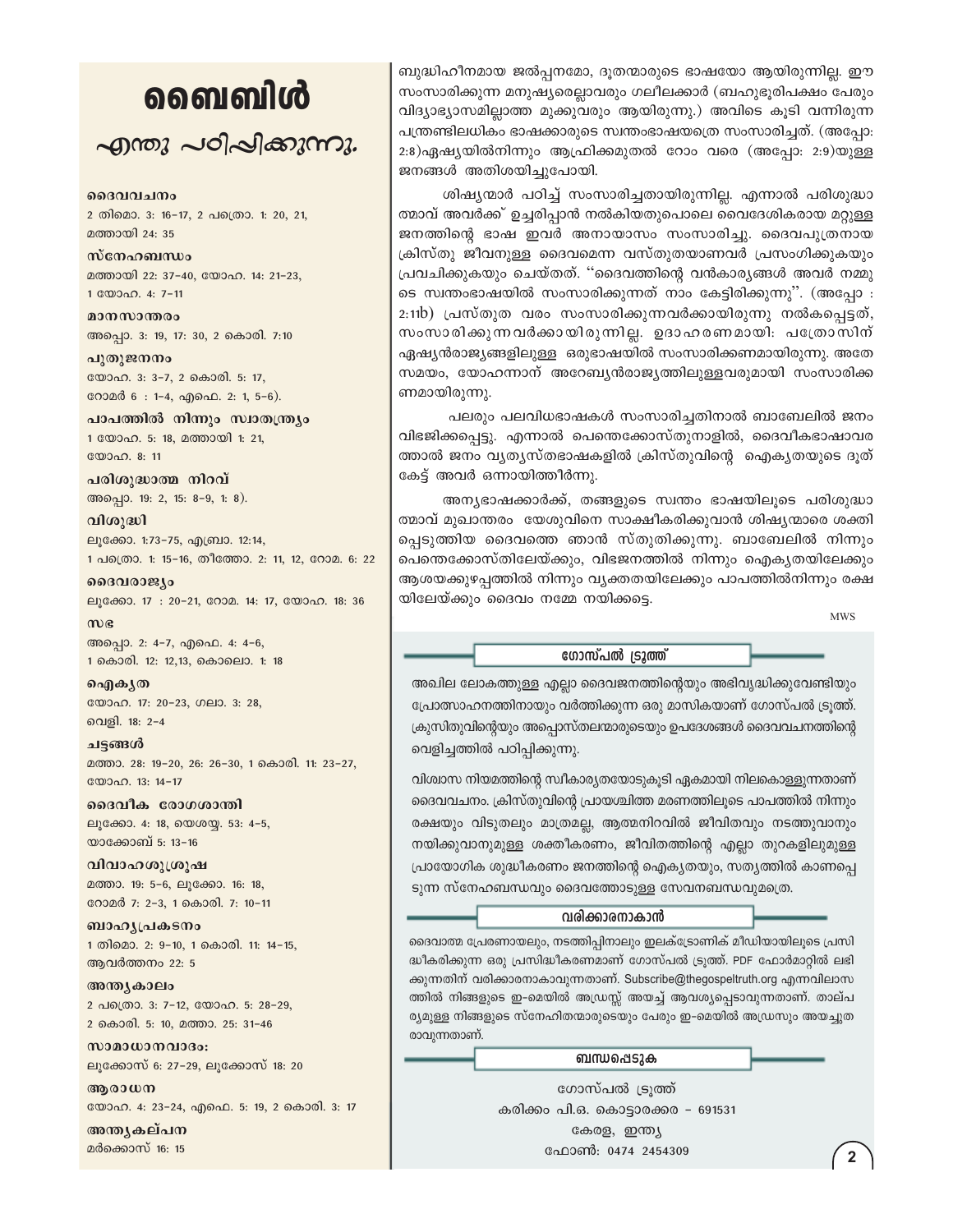## പത്രാധിപലേഖനം



പത്രോസ്, പരിശുദ്ധാത്മാവ് നിറഞ്ഞവനായി അവരോട് പറഞ്ഞത്:  $(\text{600})$ ; 4:8)

പരിശുദ്ധാത്മാവ് നിറഞ്ഞപ്പോൾ പത്രോസ്, മറിഞ്ഞ് വീണില്ല, കുലുങ്ങിയി ല്ല, ആവേശഭരിതനാകുകയോ അവ്യക്തമായി ചിലക്കുകയോ ചെയ്തില്ല. എന്നാൽ അവൻ പുനരുത്ഥാനം ചെയ്ത യേശുവിലുള്ള വിശ്വാസത്താൽ വ്യക്തമായും അതേ സമയം തികഞ്ഞ പ്രാഗത്ഭ്യത്തോടുകൂടി സംസാരിക്കുകയത്രെ ചെയ്തത്. ഒരു വിശുദ്ധ ജീവിതം നയിക്കുവാൻ നമ്മെ സാധ്യമാക്കും വിധം നമ്മെ ശക്തിപ്പെടു ത്തന്നതാണീ പരിശുദ്ധാത്മ സ്നാനം എന്ന അതിശയകരമായ അനുഗ്രഹം.

ഗോസ്പൽ ട്രുത്തിന്റെ ഇത്തവണത്തെ എന്റെ പ്രതിപാദ്യ വിഷയം അന്യ ഭാഷാ ഭാഷണം എന്നതാണ്. വളരെ വിശ്രുതവും വളരെ പ്രാധാനൃതയുമുള്ള വിഷയമായതിനാൽ ഞാൻ ഇതു കൂടുതൽ വിശദീകരിക്കുവാൻ ആഗ്രഹിക്കുന്നു. പെന്തക്കോസ്തു നാളിൽ ശിഷ്യന്മാർ അന്യഭാഷകളിൽ സംസാരിച്ചതിനെക്കുറിച്ച് ബൈബിളിൽ വൃക്തമായ വിശദീകരണം ഉണ്ട്. പ്രാപിച്ചിരുന്നതായ മുമ്പത്തെ കൃപാവരത്തെക്കുറിച്ചുള്ള പരാമർശമല്ല പ്രത്യുത ജ്ഞാനത്തോടുകൂടി അവർ വചനം പ്രസംഗിക്കുവാൻ പ്രാപ്തരായിത്തീർന്നു. പ്രസ്തുത കൃപാവരപ്പകർച്ച ദുർഗ്രാഹ്യമായുള്ള സ്വർഗ്ഗീയ ഭാഷയിൽ സംസാരിക്കുകയും അല്ലെങ്കിൽ പ്രാർത്ഥി ക്കുകയും ചെയ്യുന്നതിന് വേണ്ടിയാണെന്ന് ധരിപ്പിച്ച് അനേക ലക്ഷക്കണക്കിന് ജനങ്ങളെയും സാത്താൻ വഞ്ചിച്ചു.

ഗ്രഹിക്കുവാൻ പ്രയാസമേറിയ പ്രസംഗങ്ങളും മറ്റും പെന്തെക്കോസ്തു പ്രസ്ഥാനങ്ങളുടെ ഇടയിൽ മാത്രമല്ല, മിക്ക ക്രൈസ്തവ സംഘടനകളിലും എല്ലാ വിധ മതവിഭാഗങ്ങളുടെ ഇടയിലും നിലനിൽക്കുന്ന ഒന്നാണ്. യാതൊരുവിധ ഭയമോ സങ്കോചമോയില്ലാതെ ഞാൻ ഒന്നു വ്യക്തമാക്കട്ടെ, ഇത്തരത്തിലുള്ള വെളിവി ല്ലാത്ത ഭാഷാഭാഷണം പരിശുദ്ധാത്മാവിലുള്ളതല്ല. ക്രിസ്തുവിൽ പ്രകടമായതിൽ നിന്നും, തന്റെ വചനത്തിൽ നിന്നും തികച്ചും ഘടകവിരുദ്ധമായ ഉപദേശവും ആത്മാവുമാണത്. ഇപ്രകാരം ഞാൻ പറയുന്നത് കേട്ടാൽ ഇതു പരിശുദ്ധാത്മാ വിനു നേരെയുള്ള ദൂഷണമാണെന്ന് ചിലർ ആരോപിച്ചേക്കാം, പലവിധ ആരോ പണങ്ങൾക്ക് വിധേയനാണ് ഞാനെങ്കിലും എന്റെ നിലനിൽപ്പ് ദൈവവചന വെളി ച്ചത്തിലും വ്യക്തിപരമായുള്ള സത്യത്തിന്റെ വെളിപ്പാടിലുമത്രെ.

വെളിവും തെളിവും ഇല്ലാത്ത ഇത്തരം ഭാഷഭാഷണം അമേരിക്കയിൽമാത്ര മല്ല മറ്റു രാജ്യങ്ങളിലുട നീളം ഞാൻ അഭിമുഖീകരിച്ചിട്ടുണ്ട്. പലവിധ സംഘട നകളും തങ്ങളുടെ ഉപദേഷ്ടാക്കന്മാരും ഇത്തരം ഉപദേശങ്ങളെക്കാൾ പ്രാധാന്യം മറ്റൊന്നിലും കൊടുക്കുന്നില്ല. യേശു തന്റെ പ്രാർത്ഥനയിൽ പരാമർശിച്ചിട്ടുള്ള ഉദാഹരണം താഴെകൊടുത്തിട്ടുള്ളത് ഒഴിവാക്കികൊണ്ട് എനിക്കിത് വിശദീകരി പ്പാനാവില്ല.

ഒട്ടുമിക്ക സഭാസംഘടനകളും ഈ വിഷയത്തിൽ ഒരു പൊതുവായ സമീ പനമാണ് പുലർത്തുന്നത്, മൃദുസമീപനം ഒരാൾ സ്വീകരിക്കുമ്പോൾ ദുരുപദേശ ത്തിനും ദൈവീകമല്ലാത്ത ആത്മാവിനും കൂടുതൽ വഴിതെളിക്കുകയാണ് ചെയ്യു ന്നത്. വഞ്ചിക്കുകയെന്ന ഉദ്ദേശത്തോടുകൂടി പിശാചിൽ നിന്നുമുള്ള വൈകാരി കവും പ്രാപഞ്ചികവും യഥാർത്ഥ ദുരാത്മാക്കളും ആകുന്നു.

ജാതീയ മര്യാദകളുമായി ബന്ധപ്പെട്ടുള്ള ഇത്തരം ഭാഷാഭാഷണം പെന്തെ ക്കോസ്തു സഭാവിഭാഗങ്ങൾ പരിശുദ്ധാത്മാവിന്റെ വെളിപ്പെടലായി തെറ്റിദ്ധരി ക്കുന്നു. മിക്കവരും പാപത്തിൽ ജനിക്കുന്നവരാണെങ്കിലും അവർ ആത്മീയ പരി വേഷത്തിലാണ് ഇത്തരം അനുഭവത്തിൽ ജീവിക്കുന്നത്.

ഇന്നത്തെ ആത്മീയ ഗോളത്തിലെ ഏറ്റവും വലിയ ശത്രുവിന്റെ വഞ്ചനയാ ണിതെന്നും ഞാൻ കരുതുന്നു. ശത്രുവിനെതിരെ ജാഗ്രതയോടെ പ്രാർത്ഥനയിൽ ഉണർന്നിരിക്കാം. ഇത്തരക്കാരുടെ കുരുട്ടു കണ്ണുകൾ തുറക്കപ്പെടേണ്ടതിനായി നമുക്ക് പ്രാർത്ഥിക്കാം.

മൈക്കിൾ ഡബ്ല്യൂ സ്മിത്ത്.

ഇന്റർനെറ്റിൽ കൂടുതൽ വായിക്കാം

#### www.thegospeltruth.org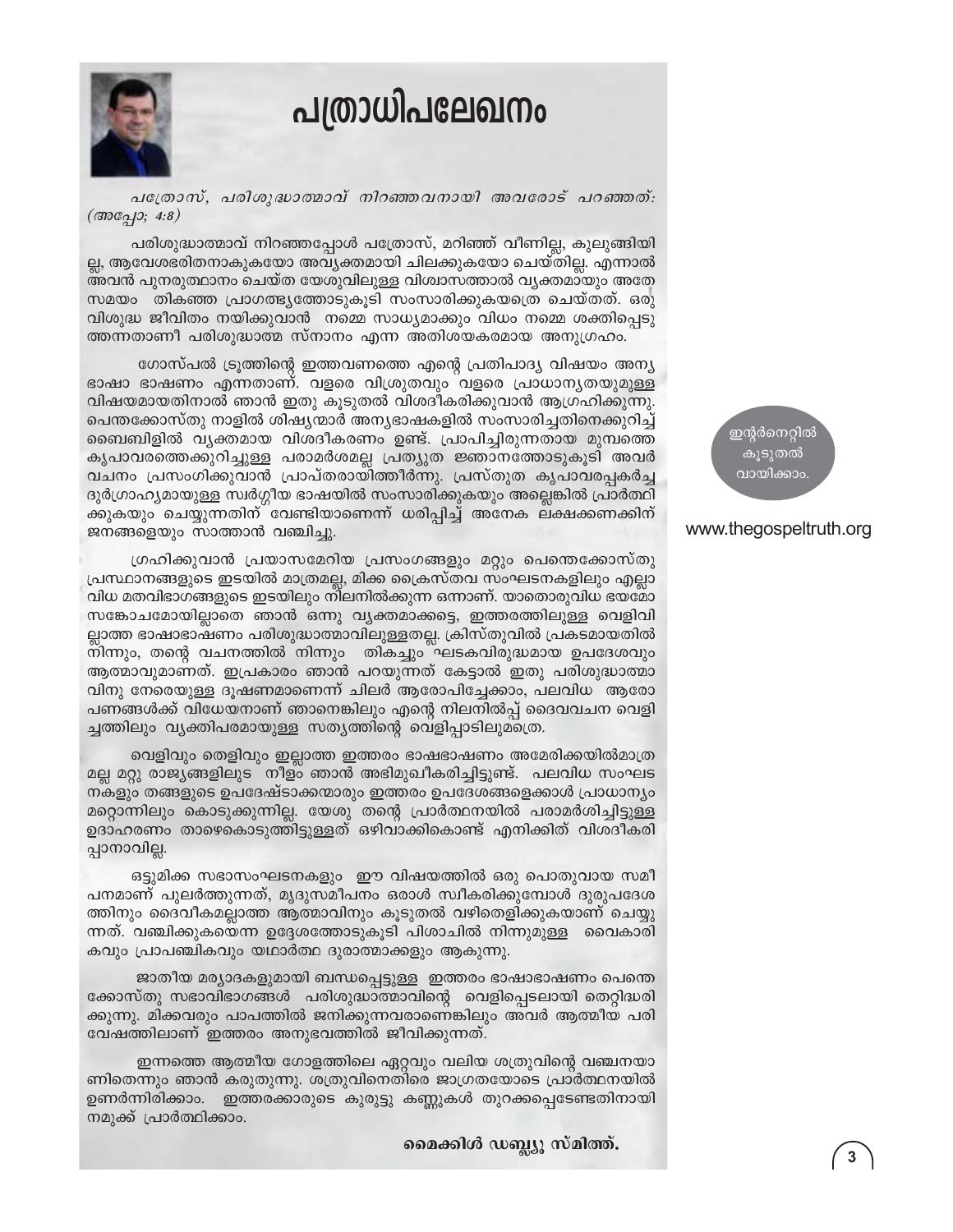യഥാർത്ഥ ഗ്രീക്ക് ഭാഷയിലുള്ള 'അന്യഭാഷ' എന്ന വാക്കിന് കൊടുത്തിട്ടുള്ള നിർവ്വചനം ഗ്രഹിക്കുന്നതു വളരെ പ്രധാനപ്പെട്ട കാര്യമാണ്. മിക്ക ദുരുപദേശങ്ങളും ഉടലെടു ക്കുന്നത് വികലമായ ബൈബിൾ ഭാഷാനന്തരംമൂലമുള്ള തെറ്റിദ്ധാരണകളുടെയും അതുപോലെ തന്നെ പശ്ചാത്തല ത്തിൽ നിന്നും ബൈബിൾ സത്യങ്ങളെ അടർത്തിയെടു ത്തുള്ള ഉപദേശ ശൈലിയുടെ അതിപ്രസരണം മൂലമാണ്.

അപോസ്തല പ്രവർത്തിയിലും കൊരിന്ത്യർക്കുള്ള ഒന്നാം ലേഖ നത്തിലും പ്രതിപാദിച്ചിട്ടുള്ള അന്യഭാഷയെന്നത് സുഗ്രാഹ്യ

ഇത്തരത്തിലുള്ള ഒരു വിശദീകരണത്തിന്റെ പ്രധാന ഉദ്ദേശ്വം എന്നു പറയുന്നത്, ഗ്ലോസ്റ്റ ലേലിയ എന്ന പദം പ്രധാനമായും ഉപയോഗിക്കുന്നത്, ഒരുഭാഷയും നിലവില്ലാത്തഷോഴും മനുഷ്വർ അർത്ഥം ഗ്രഹിക്കാതെ ഉച്ചരിക്കുന്ന ശബ്ദങ്ങളെക്കുറിക്കുവാനാണ്. (ദുർഗ്രഹ **200 സംസാരം**).

> മായ ഭാഷയെന്ന ർത്ഥത്തിലാണ്. ആർക്കും മനസ്സിലാകാത്ത ഭാഷ ആയിരുന്നില്ല അത്.

പെന്തെക്കോസ്തുനാളിൽ ഭൂമിയിലുള്ളതും എന്നാൽ വിദേശഭാഷയായതുമായ ഭാഷകളിലാണവർ സംസാരിച്ചത്. സെനൊഗ്ലോസിയായിൽ ഞാൻ വിശദീകരിച്ചതാണ് അവിടെ നടന്നിട്ടുള്ളത്. അന്യഭാഷയെന്നവാക്ക് തിരുവെഴുത്തിലും അതിന്റെ മൂലഭാഷയിലും വിശദമാക്കിയിട്ടുള്ളത് യഥാർത്ഥ ത്തിൽ സുഗ്രഹ്യമായതാണ്.

(അപ്പൊ: 2:4 പരിശുദ്ധാത്മാവിൽ നിറഞ്ഞവരായി അവർ അന്യഭാഷകളിൽ സംസാരിപ്പാൻ തുടങ്ങി.

അപ്പൊ:2:6... അവർ അവരുടെ സ്വന്തം ഭാഷകളിൽ

സംസാരിക്കുന്നതായി അവർകേട്ടു. അപ്പൊ : 2:8 നാം ജനിച്ച നമ്മുടെ സ്വന്തം ഭാഷകളിൽ ഇവർ സംസാരിക്കുന്നതെങ്ങനെ? എന്നവർ ആശ്ചര്യപ്പെട്ടു.

അപ്പൊ. 2:11 ദൈവത്തിന്റെ വൻ കാര്യങ്ങൾ അവർ നമ്മുടെ ഭാഷയിൽ സംസാരിക്കുന്നതായി കേട്ടു. പെന്തെക്കോസ്തു നാളിലെ അന്യഭാഷാഭാഷണം തിരു വെഴുത്ത് ശരിയായി പഠിച്ചാൽ വ്യക്തമാകും. വരം എന്നതു കൊണ്ടുദ്ദേശിക്കുന്നത് 'ഭാഷകളുടെ' അപേക്ഷയാണ്. അത് ഇന്ന് നാം ലോകത്തുകാണുന്ന വികാര പ്രതിഭാസമല്ല. അപ്പൊ സ്തല പ്രവർത്തിയിൽ നാം കാണുന്ന ഭാഷാഭാഷണം വിശു ദ്ധമാണ് ദൈവത്താൽ നൽകപ്പെട്ടതാണ്.

ഗ്ലോസ്സോലേലിയ. (ഗ്ലോസ്-ഉ-ലേ- ലീ- യ്യാ) രണ്ട് ഗ്രീക്ക് പദങ്ങളിൽ നിന്നുമാണിതുണ്ടാ യിട്ടുള്ളത്. (ഗ്ലോസ്ലോ ഭാഷ, വാക്ക് എന്നർത്ഥവും. ലാല്ലിയാ എന്നാൽ (സംസാ രം, പ്രസംഗം എന്നൊക്കെ അർത്ഥം.) വിദേ ശഭാഷാഭാഷണം എന്നാണ് ശരിയായ അർത്ഥം. എന്നാൽ ഇന്നത്തെ വേദശാസ്ത്ര ജ്ഞന്മാർ ഇത് സ്വർഗ്ഗീയമായതോ ആത്മീ യഭാഷയായോ വ്യാഖ്യാനിച്ച് പഠിപ്പിക്കുന്നു. ആധു നിക ഭാഷ പ്രസ്ഥാ ന ത്തിന്റെ വികാരത്തിമിർപ്പുള്ള ഉച്ചാരണമാണിത്.

*മെരിയം വെബ്സെന്റർ നിഘണ്ടു* പ്രകാരം വികാരപരമായും അർത്ഥശൂനൃമായതും കേൾവിക്കാരന് മനസ്സിലാകുന്നതുമായി സംസാരത്തിനുപയോഗിക്കുന്ന വാക്ക് എന്നർത്ഥത്തിലാണ്.

സെനോഗ്ലോസ്സിയാ: സെനൊ $($ വിദേശി $)$ ഗ്ലോസ്സാ എന്നീ രണ്ടു ഗ്രീക്കുവാക്കുകളിൽ നിന്നു ഇത് ഉരുത്തിരിഞ്ഞു. ഒരു വ്യക്തി ഒരി ക്കലും പഠിച്ചിട്ടില്ലാത്ത വിദേശഭാഷ സംസാ രിക്കുന്ന അവസരത്തിലാണ് ഈ വാക്കുപ യോഗിക്കുന്നത്.എന്നാൽ ആ ഭാഷ അറിയാ വ്യക്തിക്ക് ഗ്രഹിക്കാൻ കഴിയുന്നു. വുന്ന അതു ബുദ്ധിപരമായ സംസാരമത്രേ.

## ഗ്രിക്ക് ഭാഷയിൽ നിന്നും

*തായേഴ്സ് ഗ്രീക്ക്മൂലഭാഷ –* ഗ്ലോസ്ലാ (1) നാവ്, സംസാരി

**ഡിയാലക്ടോസ്.** (ഡി - എൽ - എക് - ട്ടോസ്) സ്ട്രോങ്ങ്സ് ഗ്രീക്ക്നിഘണ്ടു: ആശയവിനിമയം, അതാ യത് 'ദാഷാദേദം' ഭാഷ,നാവ്

ഗ്ലോസ്ലാ - (ഗ്ലോസ്ല് - അ) - നാവ് അഥവാ ഭാഷയെന്നതിന്റെ ശ്രീക്ക് പദം.

ക്കുവാനുള്ള ശരീരത്തിലെ ഒരു അവയവം

(2). ഒരു ഭാഷ: ഒരു രാജ്വത്തിലുള്ള ജനവിഭാഗം അവ രുടെ ആരയവിനിമയത്തിന് മറ്റുള്ള രാജ്വങ്ങളിൽ നിന്നു വിദിന്നമായി ഉപയോഗിക്കുന്നഭാഷ (പ്രാദേശിക ഭാഷ)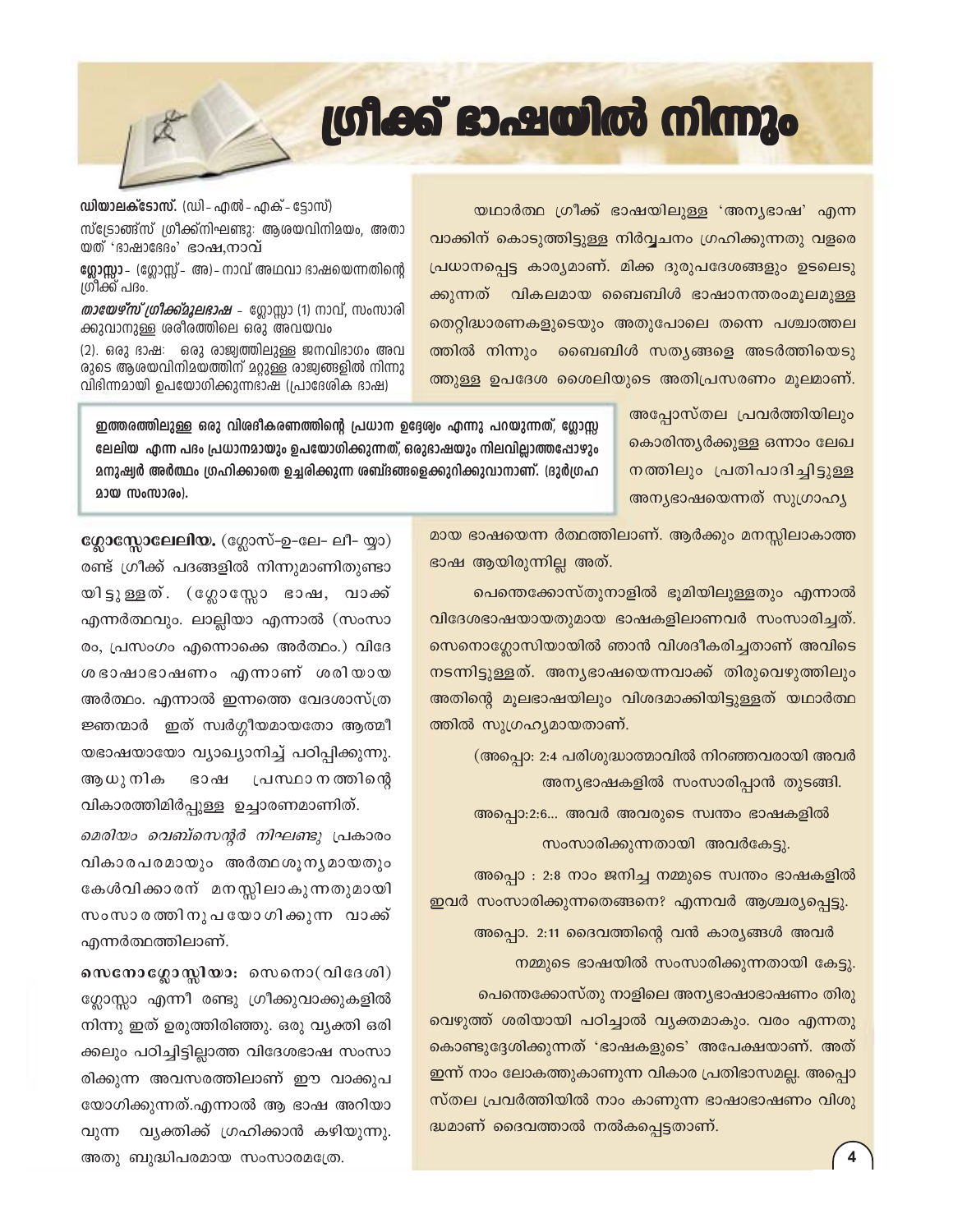## അന്വഭാഷകളിൽ സംസാരിക്കുന്നു

സത്യം മനസ്സിലാക്കി ആ വിഷയത്തിൽ ഇന്നുള്ള മിഥ്യാ ധാരണയും അതിന്റെ പഠിപ്പിക്കലുകളെക്കുറിച്ചും സൂക്ഷി ച്ചിരിക്കേണ്ടതും പ്രധാനമാണ്.

#### പുതിയ ഭാഷകളിൽ സംസാരിക്കുന്നത്.

ലോകത്തിൽ എല്ലായിടത്തും പോയി സുവി ശേഷം അറിയിക്കുവാൻ യേശു, ശിഷ്യന്മാർക്ക് കല്പന കൊടുത്തു. ''വിശ്വസിക്കുന്നവരാൽ ഈ അടയാളങ്ങൾ നടക്കും: എന്റെ നാമത്തിൽ അവർ ഭൂതങ്ങളെ പുറ ത്താക്കും; പുതുഭാഷകളിൽ (Glossa) സംസാരിക്കും....' (മർക്കോസ് 16:17). ഈ ഒരു വാക്യം മാത്രമാണ് അന്യ

> ഭാഷ സംസാരിക്കുന്നത് ഒരു വരമായിട്ടും അടയാളമായിട്ടും സുവിശേഷത്തിൽ രേഖപ്പെടു ത്തിയിരിക്കുന്നത്. ഇത് വളരെ ഭംഗിയായി പെന്തക്കൊസ്തുനാ ളിൽ അപ്പൊസ്തലന്മർ ''പരി ശുദ്ധാത്മാവ് നിറഞ്ഞവരായി ആത്മാവ് അവർക്ക് ഉച്ചരിപ്പാൻ നല്കിയതുപോലെ അനൃഭാഷ കളിൽ സംസാരിച്ചപ്പോൾ'' (അ. ്' ഓരോ രുത്തൻ (പ $.2:4)$ താന്താന്റെ ഭാഷയിൽ (dialektos) അവർ സംസാരിക്കു ന്നത് കേട്ടപ്പോൾ'' (അ.പ്ര.2:6) നിവർത്തി ആയി. അന്ന് ശിഷ്യ ന്മാർ ''പുതിയ'' അഥവാ ''മറു ഭാഷയിൽ" സംസാരിച്ചു. അവർ സംസാരിച്ച ഭാഷകൾ അവർ പഠിക്കാത്തത് ആയിരുന്നതി നാൽ പരിശുദ്ധാത്മാവ് അവ സംസാരിക്കുവാനുള്ള വരവും ശക്തിയും അവർക്ക് നല്കി.

ശിഷ്യന്മാർ വെറുതെ പുലമ്പുകയോ ബുദ്ധിഭ്രമ മായി സംസാരിക്കുകയോ, അല്ലായിരുന്നു.അവർ സംസാരിച്ചത് വിവിധവും വ്യക്തവുമായ ഭാഷകൾ ആയി രുന്നു. യിസ്രായേലിന് പുറത്ത് വിവിധഭാഷ സംസാരി ക്കുന്നവരോട് ആത്മാവിനാൽ ദൈവത്തിന്റെ അരുളപ്പാ ടുകളെ അറിയിക്കുന്ന ശുശ്രൂഷയുടെ തുടക്കം ആയി രുന്നു അത്.

ഇന്ന് അനേകം ആളുകൾ പരിശുദ്ധാത്മ സ്നാന ത്താൽ പെന്തക്കൊസ്തു നാളിലെ അനുഭവം പോലെ അന്യഭാഷകൾ സംസാരിക്കുന്നതായി സാക്ഷ്യം പറ യുന്നു. ഇത് ശരിയാണെങ്കിൽ പൊരുത്തപ്പെടാത്ത പുല മ്പലുകൾ സഭയിൽ നിറയ്ക്കുന്നതിനു പകരം ദൈവശ ക്തിയെ സാക്ഷ്യപ്പെടുത്തുന്ന ദൈവീക ആലോചനകൾ മാനുഷിക ഭാഷയിൽ സംസാരിക്കും.

#### നമ്മുടെ മാർഗ്ഗദർശകഗ്രന്ഥം ബൈബിൾ

ഹർഷോന്മാദത്താൽ ''അന്യഭാഷയിൽ സംസാ രിക്കുക'' പ്രാർത്ഥിക്കുക മുതലായ പ്രതിഭാസങ്ങൾ ലോകത്തിൽ ക്രിസ്ത്യാനികളിലും അക്രൈസ്തവ രിലും പ്രചാരത്തിലിരിക്കുന്ന പ്രതിഭാസമാണ്. ക്രിസ്തീയ പ്രസ്ഥാനങ്ങളിൽ പരിശുദ്ധാത്മാവിന്റെ നാമത്തിൽ ഇത് വളരെ വേഗത്തിൽ വ്യാപിക്കുന്നു. അഭിപ്രായങ്ങൾ, പ്രകൃതിയുടെ വെളിപ്പെടുത്തലുകൾ, ഉപദേശങ്ങൾ എന്നിവ പരിഗണിക്കാതെ എല്ലാ കീഴ്വ ഴക്കങ്ങൾക്കും മാർഗ്ഗദർശകഗ്രന്ഥം ബൈബിൾ ആണ്

എന് ഉറപ്പുവരുത്തേണ്ടത് ഏറ്റവും പ്രധാനമാണ്. ''എല്ലാ തിരുവെഴുത്തും ദൈവശ്വാസീ യമാകയാൽ ദൈവത്തിന്റെ മനു ഷ്യൻ സകല സൽപ്രവർത്തി കൾക്കും വക പ്രാപിച്ചു തിക ഞ്ഞവൻ ആകേണ്ടതിന് ഉപദേ ശത്തിനും ശാസനത്തിനും ഗുണീകരണത്തിനും നീതി യിലെ അഭ്യാസ ത്തിനും പ്രയോജനമുള്ളത് ആകുന്നു'' (2 തിമൊഥെയൊസ് $3:16$ )

#### തെറ്റായ പഠിപ്പിക്കലുകൾ സൂക്ഷിക്കുക

യേശു, സഭയ്ക്ക് താഴെ പ്പറയുന്ന മുന്നറിയിപ്പ് നല്കി. കള്ളക്രിസ്തുക്കളും കള്ളപ്ര വാചകന്മാരും എഴുന്നേറ്റ് കഴി യുമെങ്കിൽ വൃതന്മാരെയും തെറ്റിപ്പാനായി വലിയ അടയാ ളങ്ങളും അത്ഭുതങ്ങളും കാണി ക്കുറ.് (മത്തായി  $24:24)$ 

സാത്താൻ ദുഷ്ടതയുടെ രൂപത്തിൽ മാത്രമല്ല പ്രത്യ ക്ഷമാകുക, പ്രത്യുത അത്ഭുതങ്ങൾ പ്രവർത്തിക്കുന്ന വെളിച്ചദൂതന്റെ രൂപത്തിലുമാകാം. സത്യം മുറുകെ പിടിച്ച് തെറ്റായത് എല്ലാം തള്ളിക്കളയേണ്ടത് പ്രധാനം വീശി ക്കൊണ്ടി രി ക്കുന്ന തന്നെ. ഭൂമുഖത്ത് ഗ്ലോസ്സോലേലിയായുടെ (അന്യഭാഷ) ഉപദേശത്തിൽ അനേകർ വഞ്ചിക്കപ്പെടുന്നുണ്ട്. അത് പരിശീലിക്കു ന്നവർ ശരിയായ ആത്മീയ സംരക്ഷണം അതാണ് എന്ന മിഥ്യാധാരണയിൽ യഥാർത്ഥമായ ആത്മീയ അനുഭവത്തിന്റെയും, വിശുദ്ധിയുടെയും അടിത്തറ മാന്തിക്കളയുന്നു. ആധുനിക അന്യഭാഷാ സംസാരം പരിശുദ്ധാത്മാവിന്റെ ഫലത്താൽ സംസാരിക്കുന്ന തിനു പകരം തെറ്റായ അനുകരണംമാത്രമാ ണ്.ഓരോദൈവപൈതലും ''അനൃഭാഷയുടെ''



പെന്തക്കോസ്തുനാളിലെ അനുഭവം

ശിഷ്യന്മാർ സംസാരിച്ചത് വ്യക്തവും മനസ്സിലാകുന്നതു മായ വിദേശഭാഷ ആയിരുന്നു.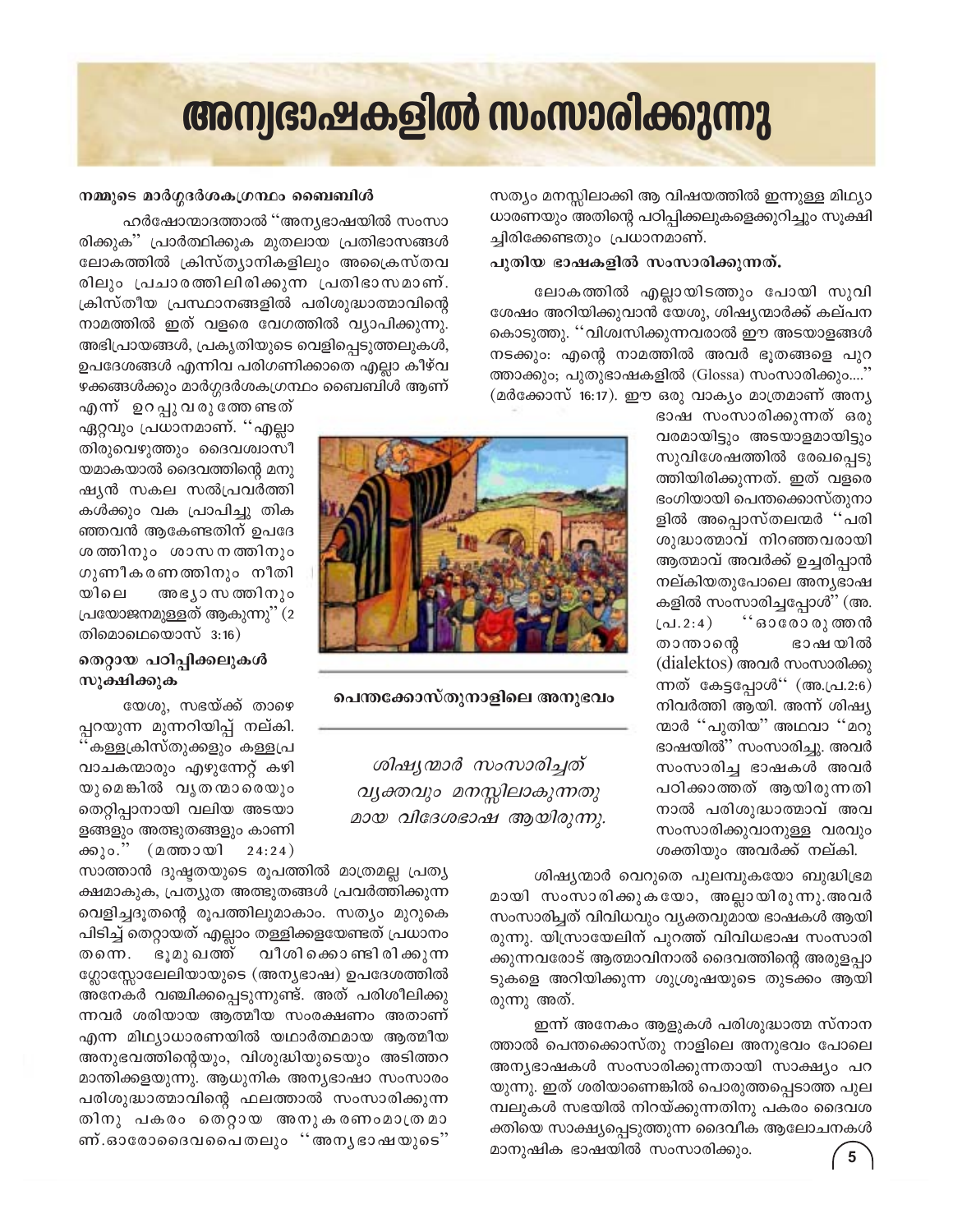#### വ്യാഖ്യാന വരം

സംസാരിക്കുന്നയാൾ തന്റെ മാതൃഭാഷയിൽ സംസാരിക്കുമ്പോൾ അത് കേൾവിക്കാരുടെ മാതൃ ഭാഷയിൽ പരിഭാഷപ്പെടുത്തുവാൻ പരിശുദ്ധാത്മാവ് പ്രത്യേകമായി നൽകുന്ന വരമാണ് വ്യാഖ്യാനവരം. പെന്തക്കൊസ്തുനാളിൽ ശിഷൃന്മാർ ഭാഷാവര ത്താൽ അനുഗ്രഹിക്കപ്പെടാതെ ഇരുന്നിരുന്നു എങ്കിൽ അവർക്ക് അവരുടെ സന്ദേശം കേൾവിക്കാരുടെ ഭാഷ യിലേക്ക് പരിഭാഷപ്പെടുത്തുവാൻ വ്യാഖ്യാന വരം ഉള്ളവരെ ആവശ്യമായി വരുമായിരുന്നു. സാധാരണ ജനങ്ങൾ ഹർഷോന്മാദത്താൽ പുലമ്പുമ്പോൾ വ്യാഖ്യാനവരം ഉള്ളവരെ അവർ ആവശ്യപ്പെടാറുണ്ട്. ഇത് ഭാഷാവരത്തിന്റെയും വ്യാഖ്യാനവരത്തിന്റെയും യാഥാർഥ്യത്തിൽ നിന്ന് വളരെ വിദൂരമാണ്. ഭാഷാ വരം ഉണ്ടെങ്കിൽ എല്ലാവർക്കും അവരുടെ മാതൃഭാ ഷയിൽ മനസ്സിലാക്കുവാൻ കഴിയുന്നതിനാൽ അവ ിടെ വ്യാഖ്യാന വരത്തിന്റെ ആവശ്യം ഉണ്ടാകുന്നില്ല.

ഭാഷാവരത്തെക്കുറിച്ച് അനേകരും അപൂർണ്ണ മായിട്ടാണ് മനസ്സിലാക്കിയിരിക്കുന്നതെങ്കിലും അവർ അത് കാംക്ഷിക്കുകയും മഹത്വമുളളതായി കാണു കയും ചെയ്യുന്നു. 1 കൊരിന്ത്യർ 12: 31ൽ ശ്രേഷ്ഠവര ങ്ങളെ വാഞ്ചിക്കുവിൻ! ഇനി അതി ശ്രേഷ്ഠമായൊരു മാർഗ്ഗം ഞാൻ നിങ്ങൾക്കു കാണിച്ചുതരാം എന്ന് പൗലോസ് പറഞ്ഞു. അതിനുശേഷം പതിനാലാ മത്തെ അദ്ധ്യായത്തിൽ അവൻ സ്നേഹത്തിന്റെ മൂല്യം തെളിക്കുന്നു. സ്നേഹത്തിന്റെ മൂല്യത്തിനായി ഭാഷാവരത്തിന് എന്നതുപോലെ ജനങ്ങൾ പ്രചോ ദിക്കപ്പെട്ടാൽ ഈ ലോകം തന്നെ മറ്റൊരു വ്യത്യസ്ത സ്ഥലമാകുമായിരുന്നു. എല്ലാവർക്കും ഒരേ വരം പരി ശുദ്ധാത്മാവിൽ നിന്ന് പ്രാപിക്കുവാൻ സാദ്ധ്യമല്ലെ ങ്കിലും, എല്ലാവർക്കും പരിശുദ്ധാത്മാവിനെ പ്രാപിക്കു വാൻ സാധിക്കും .

#### ഭാഷാവരത്തിന് വചനത്തിലെ മാതൃക

പെന്തക്കൊസ്തു നാളിലെ കൂടാതെ, രണ്ട് തവണ കൂടി പരിശുദ്ധാത്മാവ് ലഭിച്ചതിനാൽ അന്യഭാഷയിൽ സംസാരിച്ചതായി തിരുവചനത്തിൽ രേഖപ്പെടുത്തി യിട്ടുണ്ട്. പെന്തക്കൊസ്തു നാളിനു ശേഷം ചില വർഷങ്ങൾ കഴിഞ്ഞ് പത്രോസ്, കൊർന്നല്യൊ സിന്റെ ഭവനത്തിൽ ശുശ്രൂഷിച്ചപ്പോൾ വചനം കേട്ട എല്ലാവരുടെ മേലും പരിശുദ്ധാത്മാവ് വന്നു. ''അവർ അന്യഭാഷകളിൽ സംസാരിക്കുന്നതും ദൈവത്തെ മഹത്വീകരിക്കുന്നതും കേൾക്കയാൽ പത്രോസിനോ ടുകൂടെ വന്ന പരിച്ചേദനക്കാരായ വിശ്വാസികൾ പരി ശുദ്ധാത്മാവ് എന്ന ദാനം ജാതികളുടെ മേലും പകർന്നതു കണ്ട് വിസ്മയിച്ചു.'' (അ. പ്ര 10 : 45–46) പത്രോസ് പിന്നീട് സാക്ഷീകരിച്ചത് ''പരിശുദ്ധാത്മാവ് ആദിയിൽ നമ്മുടെമേൽ എന്നപോലെ അവരുടെ മേലും വന്നു'' (അ.പ്ര 11: 15). ഇതു പോലെ എഫ സോസിൽ സ്നാപകയോഹന്നാന്റെ ശിഷ്യൻമാരും ക്രിസ്തുവിനെ സ്വീകരിച്ചപ്പോൾ അവരുടെ മേലും പരിശുദ്ധാത്മാവ് വന്ന് അവരും ''അന്യഭാഷകളിൽ''

#### ഭാഷാവരം.

പൗലോസ് അപ്പൊസ്തലൻ പരിശുദ്ധാത്മാ വിന്റെ വിവിധ വരങ്ങളെക്കുറിച്ച് വ്യാഖ്യാനിച്ചിട്ടുണ്ട്. "എന്നാൽ കൃപാവരങ്ങളിൽ വ്യത്യാസം ഉണ്ട്.'' (1കൊ രിന്ത്യർ 12:4). പരിശുദ്ധാത്മാവ് എല്ലാവർക്കും ഒരേ വരമല്ല കൊടുക്കുക. "ഒരുത്തന് ആത്മാവിനാൽ ജ്ഞാനത്തിന്റെ വചനവും മറ്റൊരുത്തന് അതേ ആത്മാ വിനാൽ പരിജ്ഞാനത്തിന്റെ വചനവും നൽകപ്പെടു ന്നു. വേറൊരുത്തന് അതേ ആത്മാവിനാൽ വിശ്വാസം , മറ്റൊരുവന് അതേ ആത്മാവിനാൽ രോഗശാന്തിയുടെ വരം, മറ്റൊരുവന് വീര്യ പ്രവർത്തികൾ, മറ്റൊരുവന് പ്രവചനം, മറ്റൊരുവന് ആത്മാക്കളുടെ വിവേചനം, വേറൊരുവന് വിവിധ ഭാഷകൾ (Glossa), മറ്റൊരു വന് ഭാഷകളുടെ വ്യാഖ്യാനം. എന്നാൽ ഇതെല്ലാം പ്രവർത്തിക്കുന്നത് താൻ ഇച്ചിക്കുന്നതുപോലെ അവ നവന് അതത് വരം പകുത്തുകൊടുക്കുന്ന ഒരേ ആത്മാവ് തന്നെ." (1 കൊരിന്ത്യർ 12: 8- 11).

ദൈവം ആത്മീയ വരങ്ങളെ നൽകുന്നത് ക്രിസ്തുവിന്റെ ശരീരത്തിനും ദൈവരാജ്യത്തിനും പ്രയോജനം ഉണ്ടാകണം എന്ന് കണ്ടുകൊണ്ടാണ്. ഭാഷാവരം പെന്തക്കൊസ്തു നാളിലേതുപോലെ തന്നെ, പഠിക്കാത്ത ഭാഷയിൽ പരിശുദ്ധാത്മാവിന്റെ ശക്തിയാൽ കേൾവിക്കാരുടെ മാതൃഭാഷയിൽ സുവി ശേഷം അറിയിക്കാനുള്ള കഴിവാണ്. 1 കൊരിന്ത്യരിൽ Glossa (ഭാഷ) എന്ന അതേ വാക്കാണ് അപ്പോസ്തല പ്രവർത്തികൾ 2-ാം അദ്ധ്യായത്തിലും ഉള്ളത്. അത് അവൃക്തമായോ മനുഷൃർക്ക് അപരിചിതമായഭാഷ പുലമ്പുന്നതോ അല്ല. ഭാഷാവരം എന്നത് 'ഗ്ലോസ്സോ ലാലിയ' അല്ല, മറിച്ച് സെനോഗ്ലോസിയ (വിദേശ ഭാഷ) ആണ്.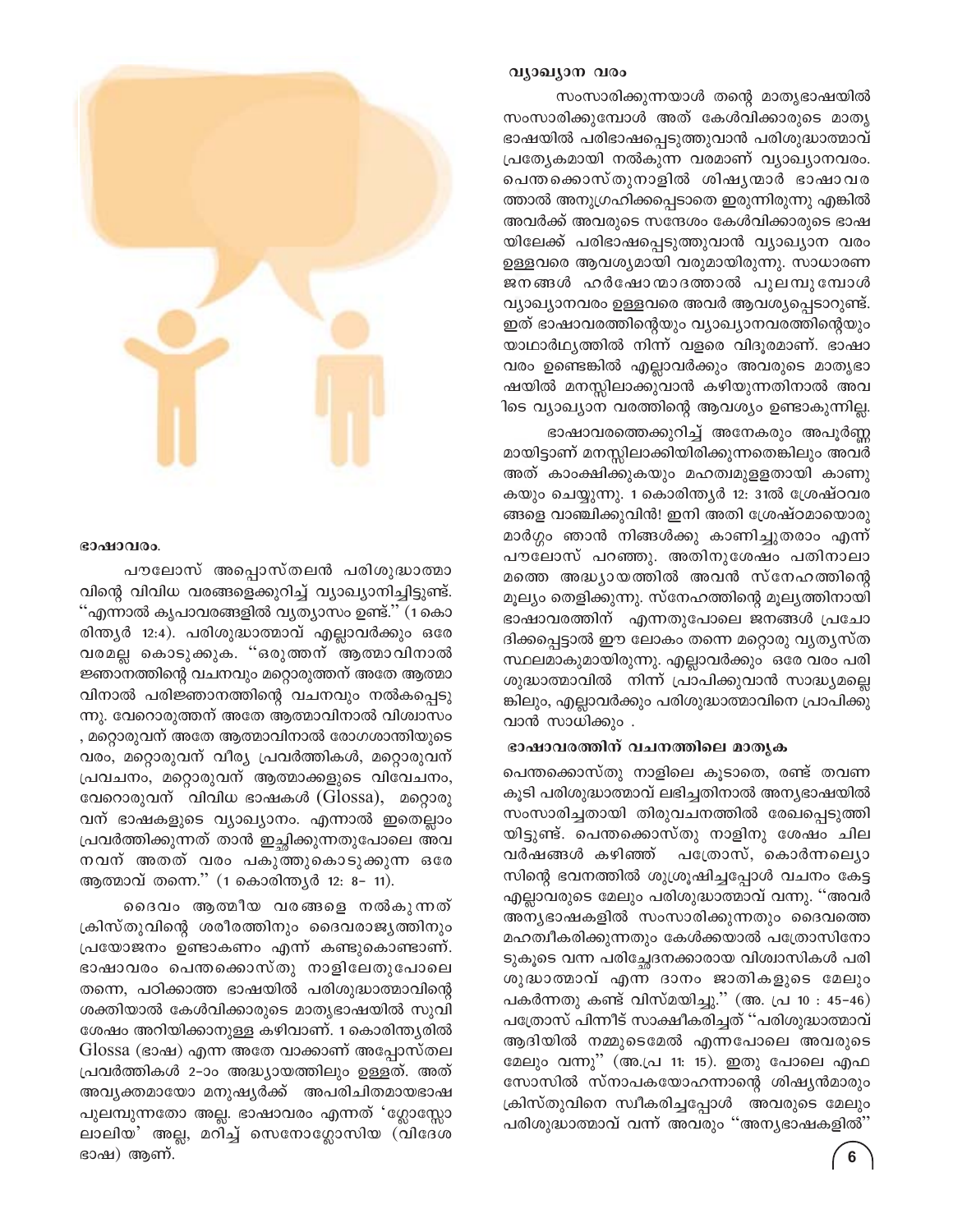വാനും ഒരിക്കലും കല്പിച്ചിട്ടില്ല എന്നുമാത്രമല്ല പരി ശുദ്ധാത്മാവിനാൽ നിറഞ്ഞ എല്ലാവരുമോ, യേശുവോ അത് ദൃഷ്ടാന്തമായി എടുത്തിട്ടില്ല. അന്യഭാഷ, അവി ശ്വാസികൾക്ക് ആവശ്യമായ സമയത്ത് സുവിശേഷ ത്തിന്റെ വ്യാപനത്തിന് അടയാളമായ ആത്മാവിന്റെ ഒരു വരം മാത്രമാണ് (1 കൊരിന്ത്യർ 14:22)

#### ആത്മാവിന്റെ അടയാളം വിശുദ്ധിയോടെ ജീവിക്കു വാനുള്ള ശക്തിയാണ്.

പരിശുദ്ധാതമാവിന്റെ അടയാളം വിശു ജീവിക്കു വാ നുള്ള ശക്തിയും ദ്ധിയോടെ ആത്മാവിന്റെ ഫലങ്ങളെ വഹിക്കുന്നതുമാണ്. (ഗലാ ന്ത്യർ 5: 22  $\,$  23) ഈ ഫലങ്ങളാണ് ഒരുവൃക്തിയുടെ ആത്മീയ ജീവിതത്തെ ശരിയായി വെളിപ്പെടുത്തുന്ന ത്. പൊരുത്തപ്പെടാത്ത ശബ്ദത്തിൽ പുലമ്പുന്ന ധാ രാളം ആളുകൾ ഉണ്ട്. പരിശുദ്ധാത്മാവ് പ്രാപിച്ചതായി

അന്യഭാഷയിൽ അഥവാ വിദേശഭാഷ യിൽ സംസാരിക്കുവാൻ ഒരിക്കലും കൽപ്പി ച്ചിട്ടില്ല എന്നുമാത്രമല്ല പരിശുദ്ധാത്മാവി നാൽ നിറഞ്ഞ എല്ലാവരുമോ യേശുവോ അത് ദൃഷ്ടാന്തമായി എടുത്തിട്ടില്ല.

പറയുന്ന ഇവർ, പാപത്തിലും ദൈവവചനത്തെ നിഷേധിച്ചുകൊണ്ടുമാണ് ജീവിക്കുന്നത്. അവർ പരി ശുദ്ധാത്മാവിനാൽ നിറയപ്പെട്ടവരല്ല എന്തെന്നാൽ പരി ശുദ്ധാത്മാവ് വിശുദ്ധ സ്ഥലത്ത് മാത്രമേ വാസം ചെയ്യു കയുള്ളു.

#### ഉപസംഹാരം.

അനൃഭാഷ ഏതെങ്കിലും മാനുഷിക ഭാഷ ആണെന്ന് തിരുവചനം, പെന്തക്കൊസ്തുനാളിലെ അനുഭവത്തിൽ നിന്നും വൃക്തമായ മാതൃക നൽകുന്നു. അന്യഭാഷ പ്രസ്ഥാനം ദശലക്ഷക്കണ ക്കിന് ആളുകളെ അവർ അമാനുഷിക അനുഭവത്തിന്റെ ഉടമകൾ എന്നു ധരിപ്പിച്ച് ചേർത്ത് നിർത്തിയിട്ടുണ്ട്. ഈ അനുഭവം ഉള്ളവരും എന്നാൽ പാപത്തിൽ ജീവി ക്കുകയും ചെയ്യുന്നവർ എന്തിന് യഥാർത്ഥ ബൈബിൾ അനുഭവം അന്വേഷിക്കണം? കരി സ്മാറ്റിക്ക് ജല്പനം പരിശുദ്ധാത്മാവിൽ നിന്നല്ല, അത് ദൈവത്തിനു വിപരീതമായ വഞ്ച നയുടെ ആത്മാവാണ്. വിശ്വാസപാതകത്തിന്റെ മാർഗ്ഗത്തിൽ ദൈവത്തെ ആ രാ ധി ക്കേണ്ട ആവ ശ്യ മി ല്ല. ആത്മാവിന്റെ നിറവ് ബാഹ്യമായ പ്രദർശനത്തിലല്ല കാണുന്നത് മറിച്ച് നീതിയും സമാധാനവും സന്തോഷ വുമാണ്. **MWS** 

(Glossa) സംസാരിക്കുകയും പ്രവചിക്കുകയും ചെയ്തു. (അ.പ്ര 19:6).

പരിശുദ്ധാത്മാവിനെ ജനങ്ങൾക്ക് നൽകിയത് പെന്തക്കൊസ്തുനാളിൽ മാത്രമല്ല, ഹൃദയം തുറന്നു ആത്മാവിൽ നിറയുവാൻ ആഗ്രഹിച്ച ഏല്ലാം വിശ്വാ സികൾക്കും നൽകി. മുൻപ് രേഖപ്പെടുത്തിയ രണ്ട് ഉദാ ഹരണങ്ങളിലും ദൈവം പെന്തക്കോസ്തുനാളിലെ പ്പോലെ അനൃഭാഷാവരം നൽകുകയും ചെയ്തു. വീണ്ടും അവർ പൊരുത്തപ്പെടാത്ത ശബ്ദമല്ല, കേൾവി ക്കാരന്റെ ഭാഷകളിലാണ് സംസാരിച്ചത്. ഇതിന് വിപ രീതമായത് എന്തും വചനത്തിൽ വ്യക്തമായി പറയു ന്നതിനെ വികൃതമാക്കുന്നതാണ്. വിവിധ ഭാഷകളുടെ വരത്താൽ അവർ ക്രിസ്തുവിന്റെ ഉപദേശങ്ങളെ പ്രവ ചിക്കുകയോ പഠിപ്പിക്കുകയോ ചെയ്തു.

#### എല്ലാവരും അനൃഭാഷയിൽ സംസാരിക്കുന്നില്ല

ഗ്ലോസ്സോലേലിയ (അന്യഭാഷ) പരിപോഷിപ്പിക്കുന്ന അനേകം സഭക ളും, അവൃക്തമായഭാഷയിൽ സംസാ രിക്കുന്നത് പരിശുദ്ധാത്മ നിറവിന്റെ അട യാളമായിട്ടാണ് പഠിപ്പിക്കുന്നത്. അത് അവർ, മനസ്സിലാക്കിയിരിക്കുന്നത് തെറ്റ് എന്ന് മാത്രമല്ല, എല്ലാവർക്കും ബൈബിൾ പറയുന്ന അന്യഭാഷയുടെ അനുഭവം ലഭിക്കുമെന്നതും തെറ്റാണ്. ദൈവം തന്റെ ഇഷ്ടപ്രകാരം ശരീര ത്തിൽ വെവ്വേറെ അവയവങ്ങളും, പരി

ശുദ്ധാത്മാവിന്റെ വരങ്ങളും വിഭജിച്ച് നൽകിയിരി ക്കുന്നു. 1 കൊരിന്തൃർ 12:28-30 വാകൃങ്ങളിൽ പൗലോസ് ഇത്വൃക്തമാക്കുവാൻ ചോദിക്കുന്നത് ്എല്ലാവരും അപ്പോസ്തലന്മാരോ? എല്ലാവരും പ്രവാ ചകന്മാരോ? എല്ലാവരും ഉപദേഷ്ടാക്കന്മാരോ? എല്ലാ വരും വീര്യ പ്രവർത്തികൾ ചെയ്യുന്നവരോ? ''ഈ ചോദ്യങ്ങളുടെ വ്യക്തമായ ഉത്തരം ''അല്ല'' എന്നു തന്നെയാണ്. പൗലോസ് തുടർന്നും ചോദിക്കുന്നു "എല്ലാവർക്കും രോഗശാന്തിക്കുള്ള വരം ഉണ്ടോ? അന്യഭാഷയിൽ സംസാരിക്കുന്നുവോ"? ഉത്തരം ഒന്നു തന്നെ. 'ഇല്ല'.

#### അനൃഭാഷ (വിദേശഭാഷ) ഒരു വരം മാത്രം

പ്രവർത്തികൾ 2-ാം അദ്ധ്യായത്തിൽ 120 പേർ അന്യഭാഷയിൽ സംസാരിച്ചപ്പോൾ അവരോടുകൂടെ പരിശുദ്ധാത്മാവിനെ പ്രാപിച്ചവരിൽ പലരും അപ്പോൾ അന്യഭാഷയിൽ (വിദേശഭാഷ) സംസാരിച്ചില്ല. ദൈവ വചനം കേട്ട ശമരൃക്കാർ രക്ഷിക്കപ്പെട്ടപ്പോൾ, പത്രോസും യോഹന്നാനും, അവർക്ക് പരിശുദ്ധാ ത്മാവ് ലഭിക്കേണ്ടുന്നതിനായി പ്രാർത്ഥിച്ചു. (അ.പ്ര 8:14 -17), അവരും പൗലോസും പരിശുദ്ധാത്മാവിനെ ലഭിച്ചപ്പോൾ അന്യഭാഷയിൽ സംസാരിച്ചില്ല. ഏറ്റവും പ്രധാനം യേശുവിന്റെമേൽ പരിശുദ്ധാത്മാവ് വന്ന പ്പോൾ അന്യഭാഷയിൽ സംസാരിച്ചതേയില്ല. അന്യ ഭാഷയിൽ അഥവാ വിദേശഭാഷയിൽ സംസാരിക്കു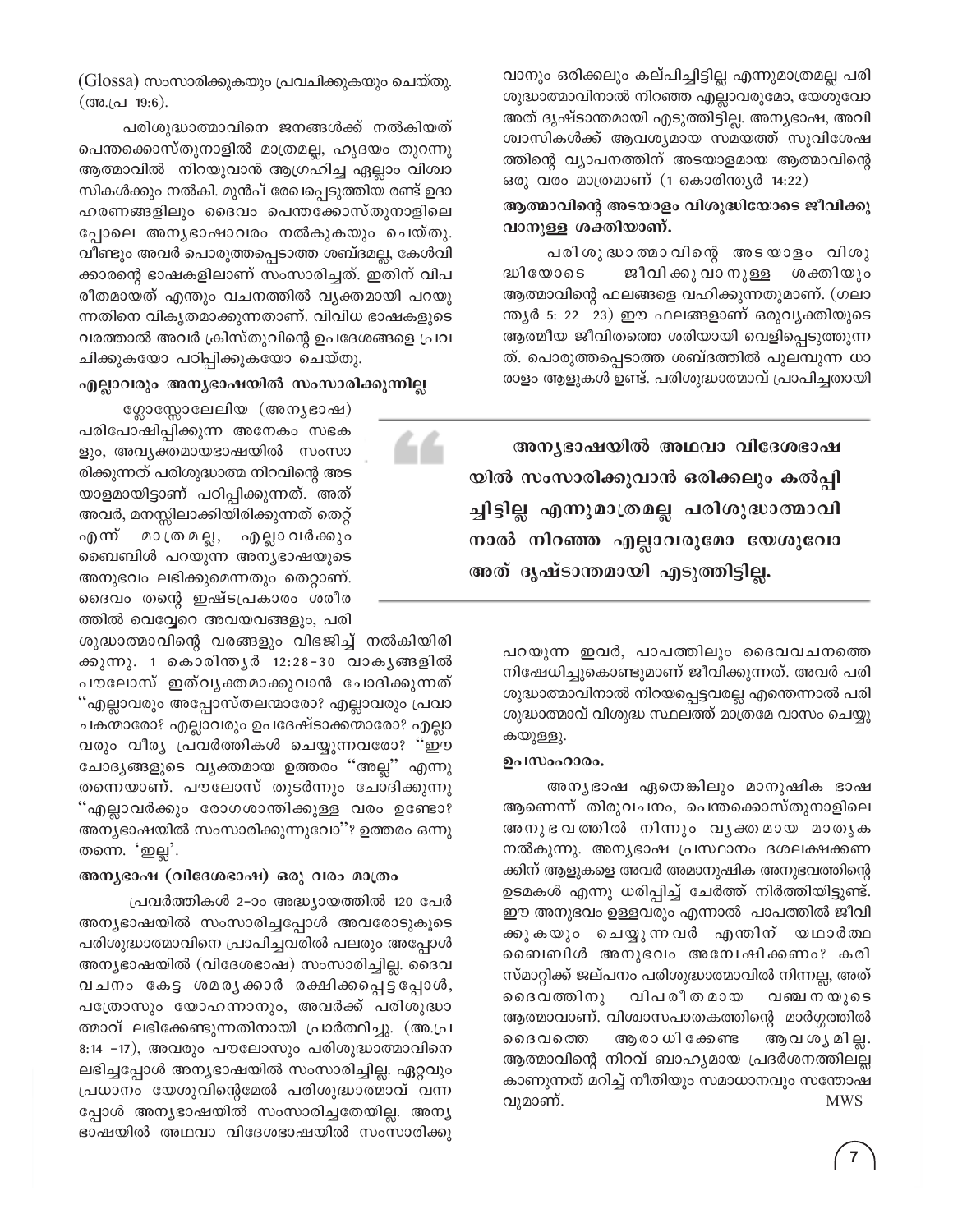

# പ്രാർത്ഥനയുടെ ഭാഷ

.<br>ദുതന്മാരുടെ ഭാഷ

വത്തെ തൊട്ടുണർത്തുവാനും ചില ഭാരങ്ങൾ വഹി ക്കുവാൻ നമ്മെ സഹായിക്കുവാനും ദൈവത്തിന്റെ പരിശുദ്ധാത്മാവിന് കഴിയും.

#### മനുഷ്യരുടെയും ദൂതന്മാരുടെയും ഭാഷ.

44

മനുഷ്യരുടെയും ദൂതന്മാരുടെയും ഭാഷയിൽ സംസാരിച്ചാലും എന്ന് തുടങ്ങി 1 കൊരിന്ത്യർ 13:1-ൽ പൗലൊസ് ഇത്തരക്കാർക്ക് ഒരു വിശദീകരണം നൽകുന്നുണ്ട്.

> ദുതന്മാർ ബുദ്ധിഹീനരായി സംസാരിക്കാറില്ല, കേൾവിക്കാരന്റെ സാധാരണ ഭാഷയിൽ അവർ സംസാരിക്കാറുണ്ട് താനും

അപ്പൊസ്തലനായ പൗലോസിന് മനുഷ്യരുടെ എല്ലാ ഭാഷയിലും സംസാരിപ്പാൻ കഴിയുമായിരുന്നില്ല അതുപൊലെ ദുതന്മാരുടെ ഭാഷയും തനിക്ക് വശമി ല്ലായിരുന്നു. മലയെ മാറ്റുകയോ ശരീരം ചുടുവാൻ ഏൽപ്പിക്കുകയോ ചെയ്യുകയോ ഉണ്ടായിട്ടില്ല. സ്നേഹ ത്തിന്റെ പവിത്രതയും പ്രാധാന്യതയും എത്ര വലു താണെന്ന് വെളിപ്പെടുത്തുവാനാണ് പൗലൊസ് ഇതു ചൂണ്ടിക്കാട്ടിയിട്ടുള്ളത്. "ദൂതന്മാരുടെ ഭാഷ"എന്നതു കൊണ്ടു താൻ ഉദ്ദേശിച്ചത് മനുഷ്യന് മനസ്സിലാകു ന്നതും സംസാരിക്കുവാൻ കഴിയുന്നതുമായ ലളിത മായ ഭാഷയെക്കുറിച്ചാണ്. ഈ ഭൂമിയിലേക്ക് ദൂതന്മാർ ഇറങ്ങിവന്നപ്പോൾ സംസാരിച്ച ഭാഷയെക്കുറിച്ച് വിശ കലനം ചെയ്താൽ ഇത് ഗ്രഹിക്കുവാൻ എളുപ്പമാണ്. വളരെയധികം വചനങ്ങൾ തെളിവായിട്ടുണ്ട്.

ബുദ്ധിഹീനമായ ഭാഷഭാഷണത്തിന് മറ്റൊരു ഉപദേശ വ്യാഖ്യാനവും കൂടി കൈ വന്നിരിക്കുന്നു. അന്യഭാഷയിൽ പ്രാർത്ഥിക്കുകയെന്നും. ദൂതന്മാരുടെ ഭാഷയെന്നും പേർ പറയുന്നു. ചിലർ പരസ്യമായി പ്രയോഗിക്കുമ്പോൾ മറ്റു ചിലർ രഹസ്യമായി ചെയ്യു ന്നു. ഇതുകൊണ്ട് കേൾക്കുന്നവർക്കോ സംസാരിക്കു ന്നവർക്കൊ യാതൊന്നും ഗുണകരമാകുന്നില്ല.

സത്യത്തെ അളക്കുന്നതു മറ്റൊരു വ്യക്തിയുടെ അനുഭവം കൊണ്ടല്ല പിന്നെയോ ദൈവവചന ത്താലാണ് എന്നു ഞാൻ വീണ്ടും ഓർമ്മിപ്പിക്കട്ടെ. വചനവുമായി പരിശോധിച്ചാൽ ഇത്തരത്തിലുള്ള ഉപ ദേശം വചനാടിസ്ഥാനമുള്ളതോ ദൈവത്തിൽനിന്നോ അല്ലാ പ്രത്യുത തികച്ചും മാനുഷികമത്രെ.

#### എങ്ങനെ പ്രാർത്ഥിക്കണമെന്ന് നമ്മുക്ക് വൃക്ത മായ നിർദ്ദേശമുണ്ട്.

നമ്മെ പ്രാർത്ഥിപ്പാൻ പഠിപ്പിച്ചിട്ടുണ്ട്....... പരി ശുദ്ധാത്മാവിൽ (യുദ. 1 : 20) എപ്പോഴും പ്രാർത്ഥി ച്ചുകൊണ്ട്........... പ്രാർത്ഥനയാലും സ്തോത്രത്തോടു കുടി (എഫെ :6 :18) ദൈവഹിത പ്രകാരം എങ്ങനെ പ്രാർത്ഥിക്കണമെന്ന് ഗ്രഹിക്കുന്നതിലേക്ക് പരിശുദ്ധാ ത്മാവ് നമ്മേ നയിക്കുകയും വഴിക്കാട്ടുകയും ചെയ്യു ന്നു. പ്രർത്ഥനയിൽ പൂർണ്ണ സ്ഥിരത പുലർത്തുകയും തുറന്ന ഹൃദയത്തോടും വിശുദ്ധിയോടും ജീവിതം നയിക്കുകയും പരിശുദ്ധാത്മ ശക്തിയാൽ പ്രർത്ഥിക്കു കയും ചെയ്യേണ്ടതാകുന്നു.

#### മധൃസ്ഥത വഹിക്കുന്ന പരിശുദ്ധാത്മാവ്.

പ്രാർത്ഥനയോടുള്ള ബന്ധത്തിൽ ചിലർ റോമർ. 8: 26b ഉദ്ധരിക്കാറുണ്ട്.......ആത്മാവ് തന്നെ ഉച്ച രിച്ചുകൂടാത്ത ഞെരുക്കങ്ങളാൽ നമുക്ക് വേണ്ടി പക്ഷാ വാദം ചെയ്യുന്നു. ഭാഷാ പ്രാർത്ഥനയായി അനേകർ ഇതിടെ ദുർവ്യാഖ്യാനം ചെയ്യാറുണ്ട്. ആത്മാവ് "നമു ക്കുവേണ്ടി" അപേക്ഷിക്കുകയാണിവിടെ അല്ലാതെ നമ്മിലൂടെയല്ല ഉച്ചരിക്കാൻ കഴിയാത്ത ആത്മാവിന്റെ ഞരക്കം. നമ്മുടെ ജീവിതത്തിന്റെ ആഴമേറിയ അനുഭ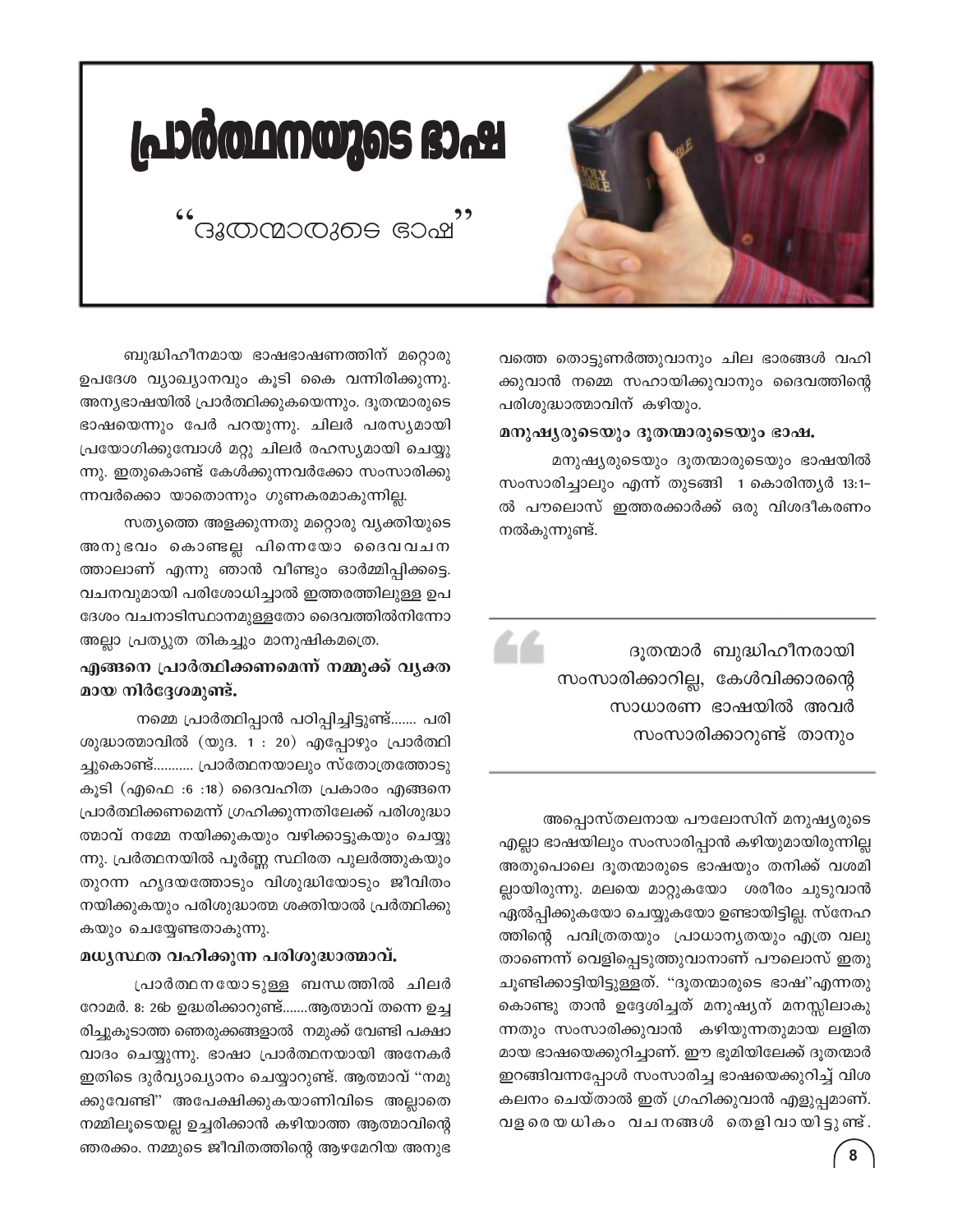#### ജല്പനം നിർത്തുവാൻ യേശു കർത്താവ് നിർദ്ദേ ശിക്കുന്നു.

യേശു പ്രാർത്ഥനയെക്കുറിച്ച് പഠിപ്പിച്ചപ്പോൾ ഇങ്ങനെ പറഞ്ഞു. മത്തായി. 6: 7-13 നിങ്ങൾ പ്രാർത്ഥി ക്കുമ്പോൾ ജാതികളെപ്പോലെ ജല്പനം അരു ത്..........(7) 'ജല്പനം' എന്ന വാക്കിന് മൂലഭാഷയിൽ 'വിക്കി വിക്കി സംസാരിക്കുന്ന' എന്നർത്ഥമുള്ള ഒരു പദമാണ് കൊടുത്തിട്ടുള്ളത്. വൃക്തമായും ലളിത മായും വേണം നാം പ്രാർത്ഥിക്കേണ്ടത്. വിഗ്രഹാരാ ധികളായ ജാതികൾ അവരുടെ പ്രാർത്ഥകളിൽ ഒരു

> 'എന്നാൽ നിങ്ങൾ പ്രാർത്ഥി ക്കുമ്പോൾ ജാതികൾ ചെയ്യുന്ന തുപോലെ ജല്പനം അരുത്. മത്താ. 6:7-13.

കാര്യം തന്നെ വീണ്ടും വീണ്ടും ആവർത്തിക്കുന്നതു കാണാം. നിങ്ങൾ അങ്ങനെ അരുതെന്നാണ് യേശു പറഞ്ഞിട്ടുള്ളത്. അന്യഭാഷയിൽ പ്രാർത്ഥിക്കുന്നവർ മേൽപ്പറഞ്ഞതുപോലെ ചെയ്യാറുണ്ട്. ഇങ്ങനെ ഉപ ദേശിക്കുന്നവർ വചന വിരുദ്ധമായാണ് പഠിപ്പിക്കുക.

9-ാം വാകൃത്തിൽ യേശു ഇപ്രകാരം പറഞ്ഞു 'നിങ്ങൾ ഇവ്വണ്ണം പ്രാർത്ഥിപ്പിൻ'. യേശു പ്രാർത്ഥി ച്ചപ്പോൾ അപരിചിത ശബ്ദകോലാഹലം ഉണ്ടാക്കു കയോ അന്യഭാഷ പറയുകയോ ചെയ്തില്ല. തന്റെ പ്രാർത്ഥന വ്യക്തതയുള്ളതും മറ്റുള്ളവർക്ക് ഗ്രഹി ക്കുവാൻ തക്കവണ്ണം ലളിതവും ആയിരുന്നു. ദൈവ ത്തിന് തന്റെ ജനം വ്യത്യസ്തവും വിഭിന്നവുമായ അന്യഭാഷയിൽ പ്രാർത്ഥിക്കണമായിരുന്നുവെങ്കിൽ യേശു കർത്താവിന്റെ ഉപദേശവും വൃതൃസ്തമാകു മായിരുന്നു. ക്രിസ്തുവും പിതാവായ ദൈവവും വ്യത്യസ്ത അഭിപ്രായക്കാരല്ലായിരുന്നെന്നും അവർ ഒന്നാണെന്നും നമുക്കറിയാം.

#### മാനുഷിക ദുരുപദേശത്താൽ– വഞ്ചിതരാകരുത്

പ്രാർത്ഥനാഭാഷ (ദൂതന്മാരുടെ ഭാഷ) എന്ന തിന് ബൈബിളിൽ ഉദാഹരണമോ തെളിവോ ഇല്ല. അത് സത്യത്തിന് നിരക്കുന്നതല്ല, ദൈവീകവുമല്ല. മനു ഷ്യന്റെ ഉപദേശത്താൽ നാം തുടച്ചുനീക്കപ്പെടാതിരി പ്പാൻ ശ്രദ്ധിക്കുക. ക്രിസ്തുവിനെ യഥാർത്ഥമായി പിൻപറ്റിക്കൊണ്ട് തന്റെ മടങ്ങിവരവിൽ അവനെ കണ്ടുമുട്ടുവാൻ സമാധാനത്തോടെ കാത്തിരിക്കുന്ന വരുമായിരിക്കുവിൻ!!!. **MWS** 

സെഖ്യര്യാവിനോട് ദൂതൻ സംസാരിച്ചു (ലൂക്കൊ.  $1:13$ .) മറിയയോടു സംസാരിച്ചു(ലൂക്കൊ. 1:30, ഇടയ  $\omega$ ാരോട്. (ലൂക്കൊ 2:10)പത്രോസിനോട്(അപ്പൊ: 12:8) ഇങ്ങനെ ധാരാളം സന്ദർഭങ്ങളുണ്ട്. ശ്രോതാവിന്റെ സ്വന്തം ഭാഷയിലാണ് ദൂതന്മാർ സംസാരിച്ചിട്ടുള്ളത്. അല്ലാതെ ബുദ്ധിഹീനമായോ അവൃക്തമായതോ ആയ ഒരു ഭാഷയും ദൂതന്മാർ സംസാരിച്ചിട്ടില്ല.

1 കൊരി. 13:8- ൽ ഇപ്രകാരം പൗലൊസ് തുട രുന്നു. "സ്നേഹം ഒരുനാളും ഉതിർന്നു പോകയില്ല. എന്നാൽ പ്രവചനവരമോ, അതു നീങ്ങിപ്പോകും".

ഭാഷവരമോ അതുനിന്നു പോകും ,ജ്ഞാനമോ അതു നീങ്ങിപ്പോകും. അനൃഭാഷ ദൂതന്മാരുടെ ഭാഷയാണെങ്കിൽ അതെങ്ങനെ നിന്നു പോകും.? ദൂതന്മാർ സംസാരിപ്പാൻ കഴി വില്ലാത്തവരായിപോകുമോ.? പൗലോസ് ഇതല്ല യഥാർത്ഥ ത്തിൽ ഉദ്ധേശിച്ചത് മാത്രമല്ല

വചനവും പ്രത്യുത ഉപദേശത്തെ സാധൂകരിക്കുന്നതു മില്ല.

#### ചില ഭാഷന്തരത്തിൽ "അജ്ഞാത ഭാഷ"

പെന്തെക്കോസ്തു സഭാ വിഭാഗങ്ങൾ ഉൾപ്പെ ടെയുള്ള മിക്ക സഭാ വിഭാഗങ്ങളും 1 കൊരി 14 : 14 – ൽ ''രഹസ്യമായുള്ള'' പ്രാർത്ഥനയെക്കുറിച്ചാണ് പഠി പ്പിക്കാറുള്ളത്. "ഞാൻ അന്യഭാഷയിൽ പ്രാർത്ഥി ക്കുന്ന എങ്കിൽ എന്റെ ആത്മാവ് പ്രാർത്ഥിക്കുന്നു". എന്റെ ബുദ്ധിയോ അഫലമായിരിക്കുന്നു. ഇവിടെയും അന്യഭാഷ വിദേശഭാഷയെ കുറിക്കുന്നതാണ്. അല്ലാതെ ബുദ്ധിഹീനമായ സംസാരമല്ല.

ഒരുവൻ അന്യഭാഷയിൽ പ്രാർത്ഥിക്കുമ്പോൾ ആർക്കാണ് അഫലമായിരിക്കുന്നത്.? അത് കേൾക്കു ന്നവർക്ക് തന്നെ. എന്തെന്നാൽ കേൾവിക്കാരന് ആ ഭാഷ മനസ്സിലാകുന്നില്ല. അതേ സമയം കേൾവിക്കാ രന്റെ മാതൃഭാഷയിലായിരുന്നെങ്കിലോ? "ഒരുവൻ അന്യഭാഷയിൽ പ്രാർത്ഥിച്ചാൽ ആത്മവരമില്ലാത്തവൻ നീ പറയുന്നത് തിരിയാതിരിക്കെ നിന്റെ സ്തോത്ര ത്തിന് എങ്ങനെ ആമേൻ പറയും?" (1 കൊരി. 14 : 16) പഠിപ്പില്ലാത്തവരെ ഉദ്ദേശിച്ചത്രേ പറയുന്നത്. വിദ്യാ ഭ്യാസമില്ലാത്തവന് വിദേശ ഭാഷയിൽ പ്രാർത്ഥിക്കു ന്നത് ഗ്രഹിപ്പാനാവില്ല. ഭാഷ തെളിവില്ലാത്തതിനാല ല്ല, പ്രത്യുത കേൾവിക്കാരൻ വിദ്യാഭ്യാസമോ വിവ രമോ ഇല്ലാത്തതു കൊണ്ടത്രെ. വിദ്യാസമ്പന്നൻ ആ പ്രാർത്ഥന സംഗ്രഹിക്കുന്നു. ആ പ്രത്യേക ഭാഷാ ജ്ഞാനമില്ലാത്ത വ്യക്തിക്ക് ആ പ്രാർത്ഥന മുഖാന്തരം ആത്മീയ വർദ്ധനയോ ഒന്നും തന്നെ ലഭ്യമാകുന്നില്ല.

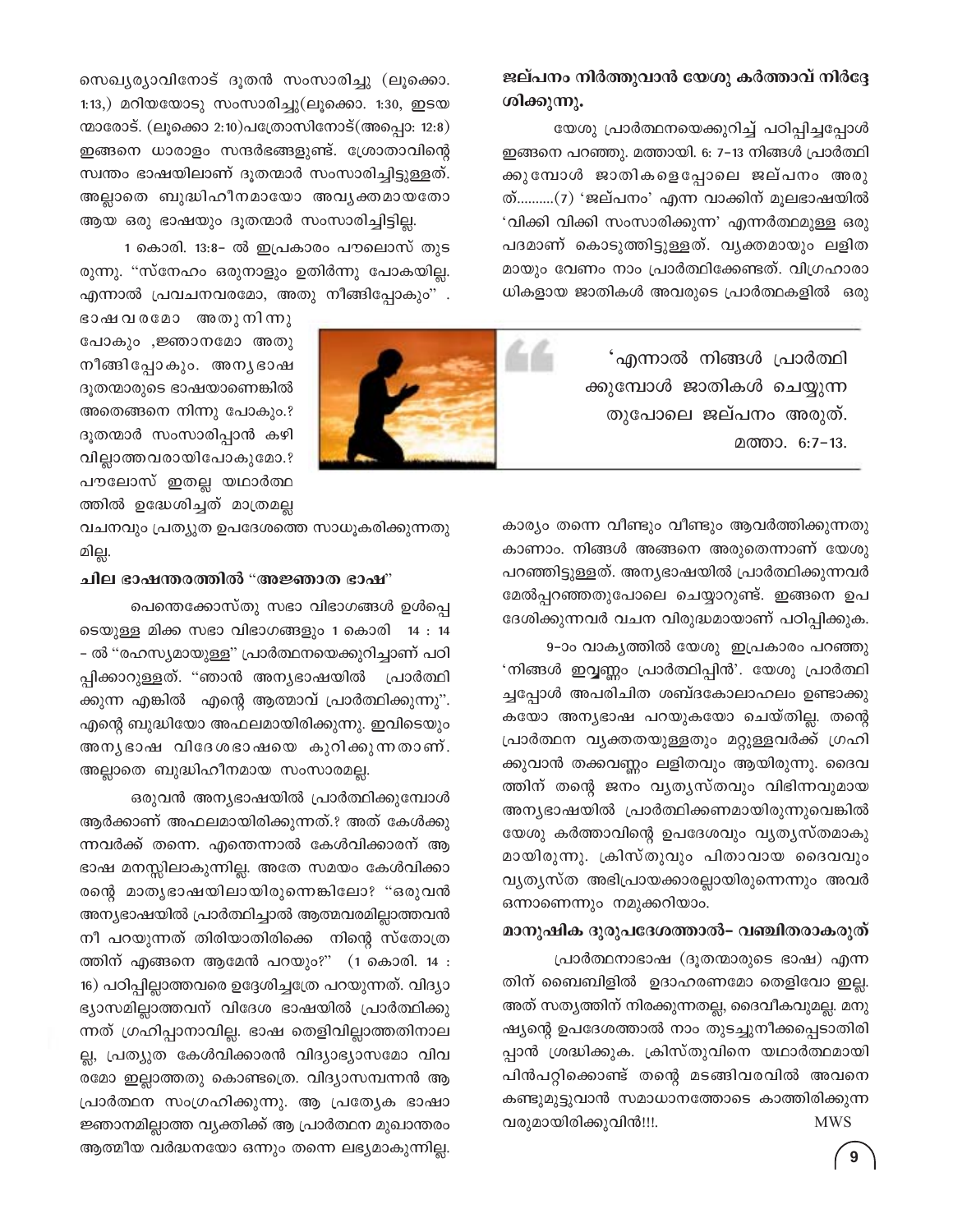കൂട്ടായ്മയിൽ, മുൻപ് പഠിക്കാത്തഭാഷ, ഭാഷവരത്താൽ ശരിയായി സംസാരിക്കുവാൻ സാദ്ധൃതയുണ്ട്, ഇവിടെ അങ്ങനെ ആകുവാൻ തരമില്ല, കാരണം ദൈവം കുഴപ്പങ്ങളുടെ ദൈവമല്ല. അതുപോലെ മറ്റ് ഭാഷകൾ അറിയാവുന്നവർ സംസാരിക്കുമ്പോൾ കേൾവിക്കാർക്ക് ആ ഭാഷ അറിയാതെ വന്നാലും ആത്മീയവർദ്ധന വരുത്തുവാൻ കഴിയാതെ വരും . ഇവർക്ക് ശരിയായ ഭാഷവരം, ദൈവം നൽകാത്തതി നാൽ, ഇല്ല. സഭയ്ക്ക് ആത്മീയ വർദ്ധനവ് വരുവാൻ പ്രവചനവരം (പ്രസംഗം) കാംക്ഷിക്കുവാനാണ് പൗ ലൊസ് നിർദ്ദേശിച്ചിരിക്കുന്നത്. കേൾവിക്കാരുടെ ഭാഷ യിൽ ദൈവത്തിൽ നിന്നുള്ള ഒരു സന്ദേശം, പൊങ്ങച്ചം നിറഞ്ഞ അന്യഭാഷയെക്കാൾ ഗുണകര മാണ്.

1 കൊരിന്ത്യർ 14– ലെ ചില വാക്യങ്ങളും അവ

യുടെ അർത്ഥവും പരിഗണി ക്കുമ്പോൾ - അനൃഭാഷ യുടെ വൃക്തമായ നിർവ്വ ചനം വിദേശഭാഷയെന്ന് വ്യക്തമായി മനസ്സിലാക്കാം. ഇം ഗ്ലീഷ് (സൂചന:  $"KJV$ യിൽ ബൈബിൾ "Unknown" എന്നവാക്ക് പരിഭാഷചെയ്തവർ കൂട്ടി ച്ചേർത്തതാണ്. ഇത് മൂലകൃ തിയിലും മറ്റ് അനേകം പരി ഭാഷകളിലും ഇല്ല.)

(വാക്യം 2) "അന്യഭാഷ യിൽ സംസാരിക്കുന്നവൻ മനുഷ്യരോടല്ല ദൈവത്തോ ടത്രെ സംസാരിക്കുന്നു.

ആരും തിരിച്ചറിയുന്നില്ലല്ലൊ. എങ്കിലും അവൻ ആത്മാവിൽ മർമ്മങ്ങളെ സംസാരിക്കുന്നു".

കൂടി വന്നിരിക്കുന്നവരിൽ ആരും തിരിച്ചറിയു ന്നില്ലങ്കിൽ അനൃഭാഷയിൽ സംസാരിക്കുന്നവർ മനുഷ്യരോടല്ല ദൈവത്തോടത്രേ സംസാരിക്കുന്നത്. വാകൃങ്ങൾ 2-3 ൽ പൗലോസ് പ്രാധാന്യം കൊടുത്തു പറയുന്നത് സഭയ്ക്ക് ആത്മീയ വർദ്ധനവിന് ഉതകുന്ന (പ്രസംഗം)ക്കുറിച്ചാകുന്നു. പ്രവചനത്തെ അന്യഭാഷയിൽ സംസാരിക്കുന്നവർ മറ്റുള്ളവർക്ക് മന സ്സിലാകാത്തതിനാൽ തനിക്ക്മാത്രം ആത്മീകവർദ്ധ നവ് വരുത്തുന്നു.

(5) നിങ്ങൾ എല്ലാവരും അന്യഭാഷകളിൽ സംസാ രിക്കണം എന്നും വിശേഷാൽ പ്രവചിക്കണമെന്നും ഞാൻ ഇച്ഛിക്കുന്നു. അന്യഭാഷകളിൽ സംസാരിക്കു ന്നവൻ സഭയ്ക്ക് ആത്മീയവർദ്ധന ലഭിക്കേണ്ടതിന് വ്യാഖ്യാനിക്കുന്നില്ലങ്കിൽ പ്രവചിക്കുന്നവർ അവനെ ക്കാൾ വലിയവൻ. (6) ഞാൻ വെളിപ്പാടായിട്ടോ ജ്ഞാനമായിട്ടോ പ്രവചനമായിട്ടോ ഉപദേശമായിട്ടോ നിങ്ങളോട് സംസാരിക്കാതെ അനൃഭാഷകളിൽ സംസാരിച്ചുകൊണ്ട് നിങ്ങളുടെ അടുക്കൽ വന്നാൽ നിങ്ങൾക്ക് എന്ത് പ്രയോജനം വരും? (വാകൃങ്ങൾ 12-13 കാണുക)

എല്ലാവരും വിവിധഭാഷയിൽ സംസാരിക്കണ മെന്ന് പൗലോസ് ആഗ്രഹിക്കുന്നെങ്കിലും, സഭയ്ക്ക്

# 1 കൊരിന്ത്യർ 14

ക്രിസ്തൃനികൾ ഹർഷോന്മാദത്തിലുള്ള അപക്വ മായ സംസാരത്തെ തിരുവചന അടിസ്ഥാനത്തിൽ ന്യായീകരിക്കുവാൻ ശ്രമിച്ചു തുടങ്ങിത് ആധുനിക കാല ഘട്ടത്തിലല്ല. അത് ക്രിസ്തു അവതരിപ്പിച്ചതല്ല, പക്ഷേ ജാതികളുടെ ഇടയിൽ നിലനിന്നു പോന്നിരുന്നതും ആയിരുന്നു. ജാതികളുടെ ഈ സമ്പ്രദായം ഇന്ന് സഭ യിൽ വലിയ ആവേശവും, വ്യാജാത്മാവിന്റെ കൂടുതൽ വഷളായ ഭാവവുമാണ്. ഹർഷോന്മാത ശബ്ദം ദൈവീ കവും ആത്മീയവുമായതാണ് എന്ന നിലയിൽ ഇന്ന് തെറ്റിദ്ധരിക്കപ്പെട്ടിരിക്കുന്ന അപക്വമായ പുലമ്പലും,

പ്രാർത്ഥനയും ആദിമസഭ യിൽ ഇല്ലാ തിരുന്നതു പോലെ ഇന്നും അവ ദൈവ ത്തിന്റെ സഭയിൽ ഇല്ല.

1 കൊരിന്ത്യർ 14-ൽ, അന്യഭാഷയിൽ സംസാരി ക്കുന്നതിനെക്കുറിച്ച് ഏറെ ക്കുറെ ഒഴിവാക്കി പൗലൊ സ്, സംസാരിച്ചത് ശരിയായി മനസ്സിലാക്കാതെ അനു വർത്തി ച്ചതുകൊണ്ടാണ് കൂടുതൽ കുഴപ്പവും തെറ്റായ പഠി പ്പി ക്കലും വന്ന ത് . പ്രധാന കുഴപ്പം വരുന്നത് മനു ഷ്യ നിൽനി ന്നാണ് , ദൈവവചനത്തിൽ നിന്നല്ല. പെന്തക്കോസ് തുനാളിൽ

ഭാഷാവരം എന്താണെന്നും, എങ്ങനെയായിരിക്കണ മെന്നും ദൈവം തെളിയിച്ചു. പ്രവർത്തികൾ 2–ൽ ഉപ യോഗിച്ചിരിക്കുന്ന ഗ്ലോസ്സാ (വിദേശഭാഷ) എന്ന പദം ഒരാവർത്തികൂടി 1 കൊരിന്ത്യർ

14–ൽ ഉപയോഗിച്ചിരിക്കുന്നു. പെന്തക്കൊസ്തുനാളിലെ അനുഭവം മനസ്സിലാക്കിയാൽ പൗലോസ്, കൊരിന്ത്യ സഭയിൽ എന്താണ് പഠിപ്പിച്ചതെന്ന് മനസ്സിലാക്കുവാൻ പ്രയാസമില്ല. വിവിധ സാംസ്ക്കാരിക പശ്ചാത്തലമുള്ള ധാരാളം ജനങ്ങൾ പാർത്തിരുന്ന വിശാലമായ ഒരു തുറുമുഖ പട്ടണമായിരുന്ന കൊരിന്ത്. അവിടുത്തെ കൂ ട്ടായ്മയിൽ ഉണ്ടായിരുന്ന പ്രശ്നങ്ങളെക്കുറിച്ച് പൗലോസ് നേരത്തെ തന്നെ 1 കൊരിന്ത്യർ 3:3 -ൽ നേരിട്ട് അവരോട് പറഞ്ഞിരിക്കുന്നത് ''ഇന്നും നിങ്ങൾ ജഡികന്മാരല്ലേ. നിങ്ങളുടെ ഇടയിൽ ഈർഷ്യവും പിണക്കവും ഇരിക്കെ, നിങ്ങൾ ജഡികന്മാരും ശേഷം മനുഷ്യരെപോലെ നടക്കുന്നവരുമല്ലയോ?'' 1 കൊരി ന്ത്യർ വിശേഷാൽ കൂട്ടായ്മയിൽ ക്രീസ്തീയ ജീവി തത്തെ കാത്തുകൊള്ളാത്ത ജഡികന്മാരായി ജീവിക്കു ന്നവരെ ശാസിക്കുന്നതിനും തിരുത്തുന്നതിനും വേണ്ടി യുള്ളതാകുന്നു.

പതിനാലാം അദ്ധ്യായം സൂഷ്മമായി പരിശോ ധിച്ചാൽ പൗലോസ്, അനൃഭാഷയ്ക്ക് പുതിയ ഒരു ആചാരം പഠിപ്പിക്കാതെ അവരുടെ തെറ്റായ ആത്മസ ന്തോഷത്തെയും, ഭാഷാവര പ്രയോഗത്തെയും ശാസി ക്കുന്നതായിക്കാണാം. കൂട്ടായ്മ കലങ്ങിയതും ക്രമം തെറ്റിയതും ആയിരിക്കുന്നനേരം : ആരെങ്കിലും ഒരാൾ



പൗലോസ് അനൃഭാഷയ്ക്ക് പുതിയ ഒരു ആചാരം പഠിപ്പിക്കാതെ അവരുടെ തെറ്റായ ആത്മസന്തോഷത്തെയും, ഭാഷാവര പ്രയോ ഗത്തെയും ശാസിക്കുന്നതായികാണാം.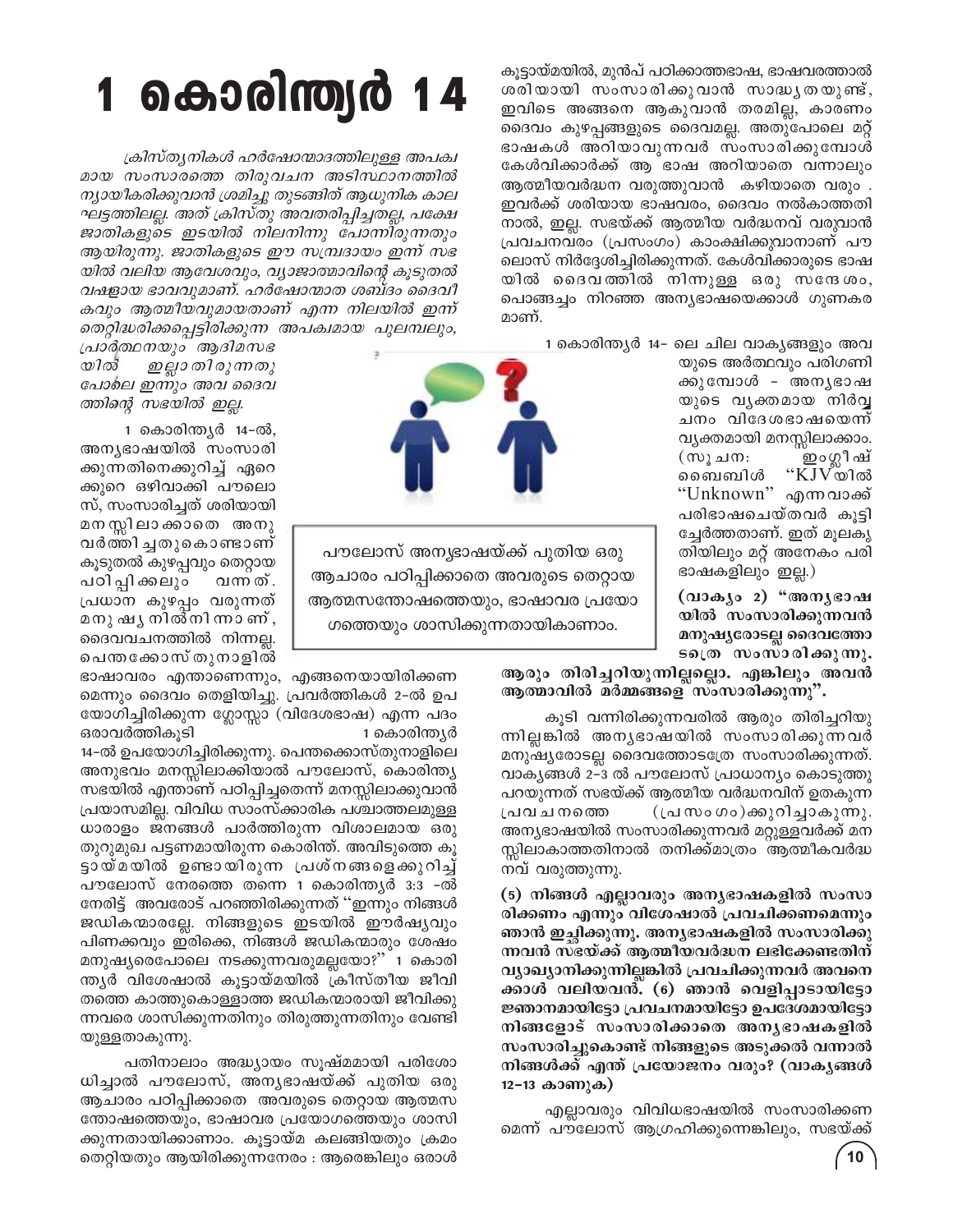ആത്മീക വർദ്ധനവ് വരുത്തുന്ന വരങ്ങൾ വാഞ്ചിക്കു വാൻ $(A_{\lambda})$ ഴപ്പം ഉണ്ടാക്കുന്ന അനൃഭാഷയല്ല) അവൻ ആവ ശ്യപ്പെടുന്നു. പരിഭാഷപ്പെടുത്തുവാൻ ആളില്ലാത്ത അ നൃഭാഷക്കാരനെക്കാൾ, പ്രവാചകൻ സഭയ്ക്ക് ആത്മീ യവർദ്ധനവ് വരുത്തുന്നതിനാൽ വലിയവനാണ്. വിവി ധഭാഷയിൽ സംസാരിച്ചിട്ട് അത് മനസ്സിലാക്കുവാൻ സഭ യിൽ ആരുമില്ലെങ്കിൽ പൗലോസിന്, എന്തുനേട്ടമാണു ള്ളത്.

(9) അതുപോലെ നിങ്ങളും നാവുകൊണ്ട് തെളിവാ യവാക്ക് ഉച്ചരിക്കാതിരുന്നാൽ സംസാരിക്കുന്നത് എന്തെന്ന് എങ്ങനെ അറിയും? നിങ്ങൾ കാറ്റിനോട് സംസാരിക്കുന്നവർ ആകുമല്ലോ. (10) ലോകത്തിൽ വിവിധഭാഷകൾ അനവധിയുണ്ട്; അവയിൽ ഒന്നും രതളിവില്ലാത്തതല്ല. (11) ഞാൻ ഭാഷ അറിയാതിരു ന്നാൽ സംസാരിക്കുന്നവന് ഞാൻ ബർബൂരൻ ആയി രിക്കും ; സംസാരിക്കുന്നവൻ എനിക്കും ബർബ്ബരൻ ആയിരിക്കും.

വാക്കുകൾ എത്രതന്നെ സതൃസന്ധമായിരു ന്നാലും, കേൾവിക്കാർക്ക് മനസ്സിലാകുന്നില്ലെങ്കിൽ, ആ വാക്കുകൾ അന്തരീക്ഷത്തിൽ മറഞ്ഞുപോകും. ലോക ത്തിൽ അനേകം ഭാഷകൾ ഉള്ളതിനെല്ലാം അർത്ഥവും ഉണ്ട്. പക്ഷേ ആ ഭാഷ നിങ്ങൾക്ക് മനസ്സിലാകുന്നില്ലെ ങ്കിൽ അത് അപരിഷ്കൃതം അഥവ വിദേശീയംആയി രിക്കും. പൗലൊസ് അപക്വമായ ഭാഷയിൽ സംസാരി ച്ചില്ല എന്ന് വൃക്തമാണ്, (വാകൃം 14−17 വരെയുള്ള വയെ 9–ാം പേജിൽ പ്രാർത്ഥനാ ഭാഷ നോക്കുക.)

(22) അതുകൊണ്ട് അനൃഭാഷകൾ അടയാളമായിരി ക്കുന്നത്വിശ്വാസികൾക്കല്ല**; അവിശ്വാസി** കൾക്ക**്രേ; പ്രവചനമോ അവിശ്വാസികൾക്കല്ല**, വിശ്വാസികൾക്കുതന്നെ. (23) സഭയൊക്കെയും ഒരു മിച്ച് കൂടി എല്ലാവരും അനൃഭാഷയിൽ സംസാരി ക്കുന്നു എങ്കിൽ ആത്മവരമില്ലാത്തവരോ അവിശ<del>്</del>വാ സികളോ അകത്തുവന്നാൽ നിങ്ങൾക്ക് ഭ്രാന്തുണ്ട് എന്നു പറയുകയില്ലല്ലോ**?(24) എല്ലാവരും പ്രവചി** ക്കുന്നു എങ്കിലോ അവിശ്വാസിയോ ആത്മവരമി **ല്ലാത്തവനോ അകത്തുവന്നാൽ എല്ലാവരുടെ വാക്കി** നാലും അവനു പാപബോധം വരും<del>,</del> അവൻ എല്ലാവ രാലും വിവേചിക്കപ്പെടും.

ഭാഷാവരത്തിന്റെ ഉദ്ദേശം തന്നെ അവിശ്വാസി കൾക്ക് ഒരു അടയാളമായി പെന്തക്കൊസ്തുനാളിലെ പ്പൊലെ സുവിശേഷം കേട്ട് രക്ഷിക്കപ്പെടുവാനാണ്. ഭാഷാവരം ഉള്ളവരും വിവിധ ഭാഷകൾ അറിയാവുന്ന എല്ലാവരും ചേർന്ന് അനൃഭാഷകൾ സംസാ രിക്കുമ്പോൾ അറിവില്ലാത്തവനോ (വിദേശഭാഷ മന സ്സിലാക്കുവാൻ കഴിവില്ലാത്തവൻ) അഥവാ അവിശ്വാ സിയോ അകത്തുവന്നാൽ നിങ്ങൾക്ക് ഭ്രാന്തുണ്ട് എന്ന് അവിടെയുള്ള കുഴപ്പങ്ങൾ കണ്ട് പറയും. അവിശ്വാസി കളുടെ മാതൃഭാഷയിൽ സംസാരിച്ചാൽ അവർ രക്ഷി ക്കപ്പെടുമെന്നുള്ളതിനാൽ അവരുടെ മാതൃഭാഷയിൽ ്പ്രസംഗിക്കുന്നതാണ് ഉചിതം.

**വാകൃങ്ങൾ 26-28** ൽ പൗലോസ് കൂടുതലായി പറയു ന്നത് ആത്മീക വർദ്ധനയ്ക്ക് പ്രയോജനപ്പെടാത്ത കുഴ പ്പങ്ങൾക്ക് എതിരെയാണ്. നിങ്ങൾ അനൃഭാഷ സംസാ രിക്കുന്നു എങ്കിൽ അവിടെ ആ ഭാഷ മനസ്സിലാക്കുന്ന വർ ഉണ്ട് എന്ന് ഉറപ്പുവരുത്തുക. വ്യാഖ്യാനി ഇല്ലാതി രുന്നാൽ അനൃഭാഷക്കാരൻ സഭയിൽ മിണ്ടാതിരുന്നു ദെവത്തോട് സംസാരിക്കുകയത്രേ വേണ്ടത്. ഭാഷാവ

രത്തെ ശരിയായി മനസ്സിലാക്കിയാൽ 1 കൊരിന്ത്യർ 14 -ാം അദ്ധ്യായത്തിൽ ജനങ്ങൾ കൊണ്ടുവന്ന കുഴപ്പങ്ങൾ ഇല്ലാതെ, അവിശ്വാസിയുടെ മാതൃഭാഷയിൽ ആത്മീ യവർദ്ധനവ് വരുത്തുന്ന സംസാരമാണ്. ഗ്ലോസ്സ എന്ന ത് അന്നും ഇന്നും ഒരു വിദേശഭാഷയെ പ്രതിനിധീക രിക്കുന്നു അല്ലാതെ അപക്വമായ പുലമ്പൽ അല്ല. വ്യാഖ്യനത്തോടു കൂടിയ അന്യഭാഷ സഭയിൽ പറയു ന്നത് വിലക്കരുത് എന്ന നിർദ്ദേശത്തോടുകൂടിയാണ് പൗലോസ് ഉപസംഹരിക്കുന്നത്.

"സകലവും ഉചിതമായും ക്രമമായും നടക്കട്ടെ"  $(1$  കൊരിന്ത്യർ 14: 40) mws

**ചോദ്വ**വും **ഉത്തരവും** 

അന്വഭാഷയിൽ അപക്വമായി ഞാൻ സംസാരിച്ചാൽ, അതിന്റെ അർത്ഥം ഞാൻ രക്ഷിക്കപ്പെട്ടില്ല എന്നാണോ? ഞാൻ എന്തു ചെയ്യണം?

നമ്മുടെ ജീവിതത്തിൽ സത്വത്തിന്റെ വെളിച്ചം പ്രകാ <u>രിക്കുന്നത് ഒരുരാപം അല്ല. രരിയായി പറഞ്ഞാൽ, നാം</u> സത്വം സ്വീകരിക്കുമ്പോൾ, നമുക്ക് പരിശുദ്ധാത്മാവിനാൽ വലിയ സ്വാതന്ത്ര്വവും ജയവും കാണാം . തെറ്റായ ഏത് ഉപ ദേശവും നിഷ്ക്കളങ്കരായ ജനങ്ങളെ, അവർ ദൈവവചനം വേണ്ടതുപോലെ മനസ്സിലാക്കാത്തതിനാൽ , കുരുക്കിലാക്കു ന്നു. ശത്രു കൗശലക്കാരനും വിശ്വാസ്വമല്ലാത്ത ഇത്തരം (പവർത്തനങ്ങൾ കൊണ്ട് അനേകരെ കെണിയിലും ആക്കി യിട്ടുണ്ട്.

ദൈവമുമ്പാകെ നിങ്ങളുടെ ജീവിതത്തെ പരിശോ ധിക്കുക. നിങ്ങൾ പാപമില്ലാതെയാണോ ജീവിക്കുന്നത് അതോ ഇഷോഴും ജഡത്തിന്റെ പ്രവർത്തികളാണോ ചെയ്യു ന്നത്? നിങ്ങളുടെ ജീവിതത്തിൽ പാപം ഉണ്ടെങ്കിൽ നിങ്ങൾക്ക് മാനസാന്തരം ആവശ്വമുണ്ട്. നിങ്ങൾ ഗ്ലോസ്സേലാ ലിയ പരിശിലിക്കുകയോ അന്വഭാഷയിൽ പ്രാർത്ഥിക്കുകയോ ചെയ്താലും നിങ്ങൾ, പാപത്തിലാണെങ്കിൽ, ഉടൻ ദൈവീക വിടുതൽ അന്വേഷിക്കണം. സത്വത്തെക്കുറിച്ചുള്ള അറിവി ല്ലായ്മ നിങ്ങൾക്ക് പാപമായി കണക്കിടുന്നില്ല; എന്നാൽ സത്വ ത്തിന്റെ പരിജ്ഞാനം ലഭിച്ചശേഷം നിങ്ങൾ കണക്ക്ബോധി ഷിക്കേണ്ടവർ ആകും. ദൈവീകമല്ലാത്ത ഇത്തരം പരിശീല നങ്ങൾ ലാഘവത്തോടെ കാണുന്നവർക്ക് അയ്യോ കഷ്ടം.

ഇങ്ങനെയുള്ള ശീലങ്ങളിൽ നിന്ന് അഥവ ആവേശം കൊള്ളിക്കുന്ന ആത്മാവിൽനിന്ന് സ്വാതന്ത്ര്വം പ്രാപിക്കുവാൻ ദൈവത്തോട് യാചിക്കുക ദൈവം നിങ്ങളോട് ക്ഷമിച്ച് ഏത് ആത്മാവിൽനിന്നും നിങ്ങളെ വിടുവിക്കും. ഐക്വമത്വത്തോ ടുകൂടിയ പ്രാർത്ഥനയ്ക്ക് ശക്തിയുണ്ട് ആ പ്രാർത്ഥനയ്ക്ക് <u>മറ്റാരെയെങ്കിലും ഭാഷാവരത്തിന്റെ തെറ്റായ ആത്മാവിൽ</u> ആയിഷോയാൽ അവർക്കും സഹായമായിത്തിരും.

ഇങ്ങനെ പഠിപ്പിക്കുകയും പരിശീലിപ്പിക്കുകയും ചെയ്യുന്നവരുടെ സ്വാധീനത്തിൽ നിന്ന് നമെ്മതന്നെ വിടുവി ക്കുവാൻ അവരോടൊത്തുള്ള ആരാധന എത്രയും വേഗം നിർത്തുന്നത് ബുദ്ധിയായിരിക്കും. സത്വത്തിൽ നീതിയോടെ ജീവിക്കുന്നവരുമായി കൂട്ടായ്മയിൽ തുടരുക.

ദൈവം നിങ്ങൾക്ക് ജ്ഞാനവും, യേശുക്രിസ്തു വിന്റെ രക്തത്താലുള്ള വിടുതലും, പരിശുദ്ധാത്മാവിന്റെ രക്തിയും നൽകട്ടെ. ആമേൻ സ്ഥാത സെട